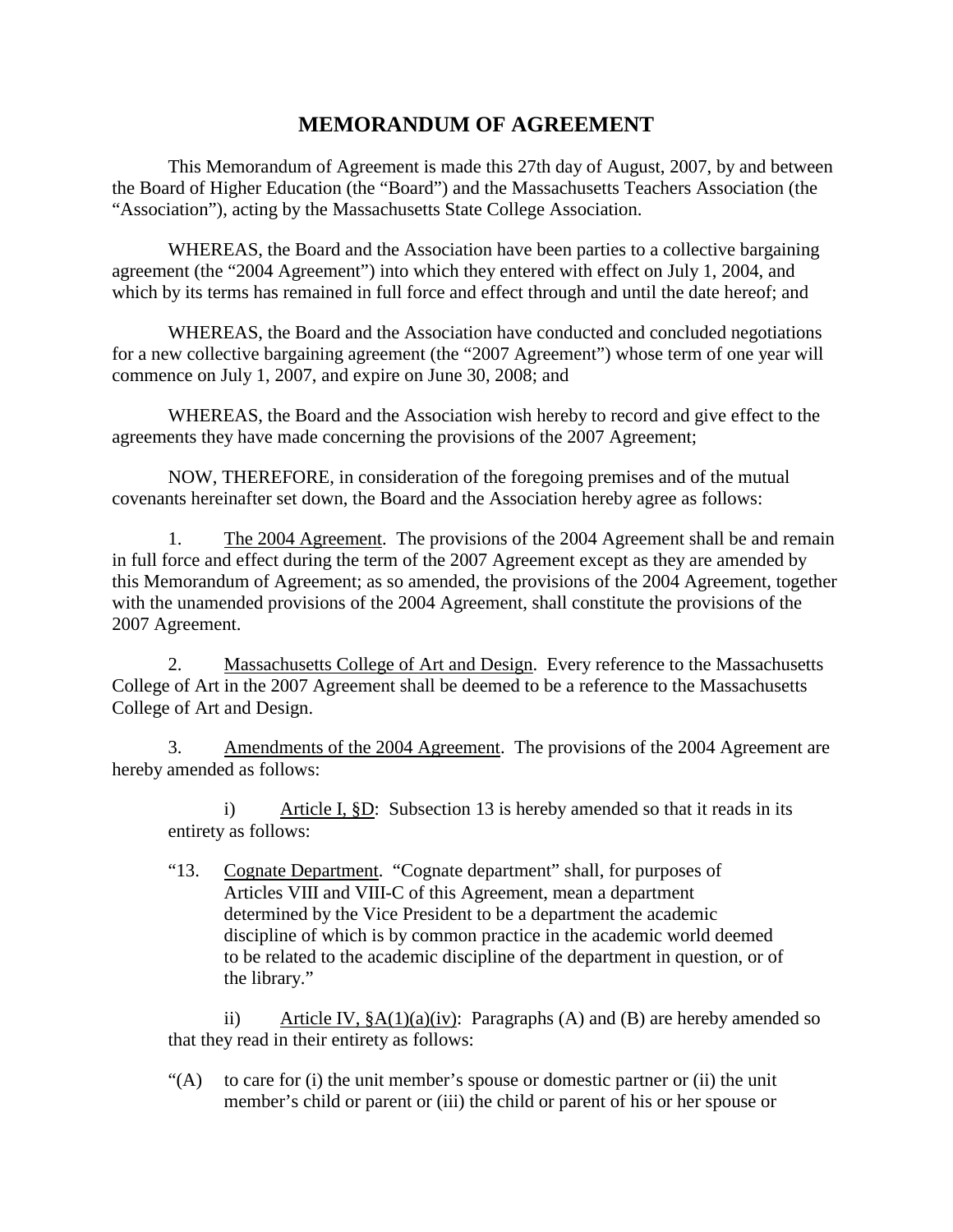domestic partner or (iv) a relative of the unit member or of the unit member's domestic partner living in the unit member's immediate household whenever, in any such case, any such person has a serious medical condition within the meaning of the Family and Medical Leave Act (29 U.S.C. §2601, *et seq.*); and

"(B) in connection with the birth or adoption of such unit member's child (whether the unit member is the child's father or mother) or the child of such unit member's domestic partner (whether the domestic partner is the child's father or mother)."

iii) Article IV,  $\S A(1)$ : The seventh paragraph of clause (b) is hereby amended so that it reads in its entirety as follows:

"Once he/she has been off the payroll for thirty-seven and one-half (37.5) hours, every member of the sick leave bank shall draw upon the sick leave bank as needed; provided, however, that no member of the bargaining unit shall, during any five (5)-year period commencing with the date on which he/she first draws upon the sick leave bank, draw in the aggregate therefrom more than the equivalent of two (2) work years of sick leave for any single illness or injury; and provided further that no two (2) absences shall be deemed to have been occasioned by the same illness or injury if separated from one another by more than one (1) calendar year. For a period not to exceed the equivalent of one hundred eighty-five (185) days during the applicable work year(s), a member of the sick leave bank who otherwise qualifies to draw upon the sick leave bank shall be entitled to draw upon the sick leave bank on a part-time basis in conjunction with part-time employment at the College; provided only that such member on the sick leave bank shall have documented the medical necessity or appropriateness of doing so, either as a reasonable accommodation for a disability or otherwise, by submitting to the College a statement or similar record from a qualified medical provider that confirms the same. The partial days from the sick leave bank shall be subtracted from the two (2) work years' maximum described in this paragraph."

iv) Article IV,  $\S$ A: The first paragraph of subsection 2 is hereby amended so that it reads in its entirety as follows:

"Paid leave shall, at the request of any member of the bargaining unit, be granted to him or her (whether the unit member is the child's father or mother or whether the unit member's domestic partner is the child's father or mother) on any of the following occasions:

a. for the birth of such unit member's child or the birth of such unit member's domestic partner's child;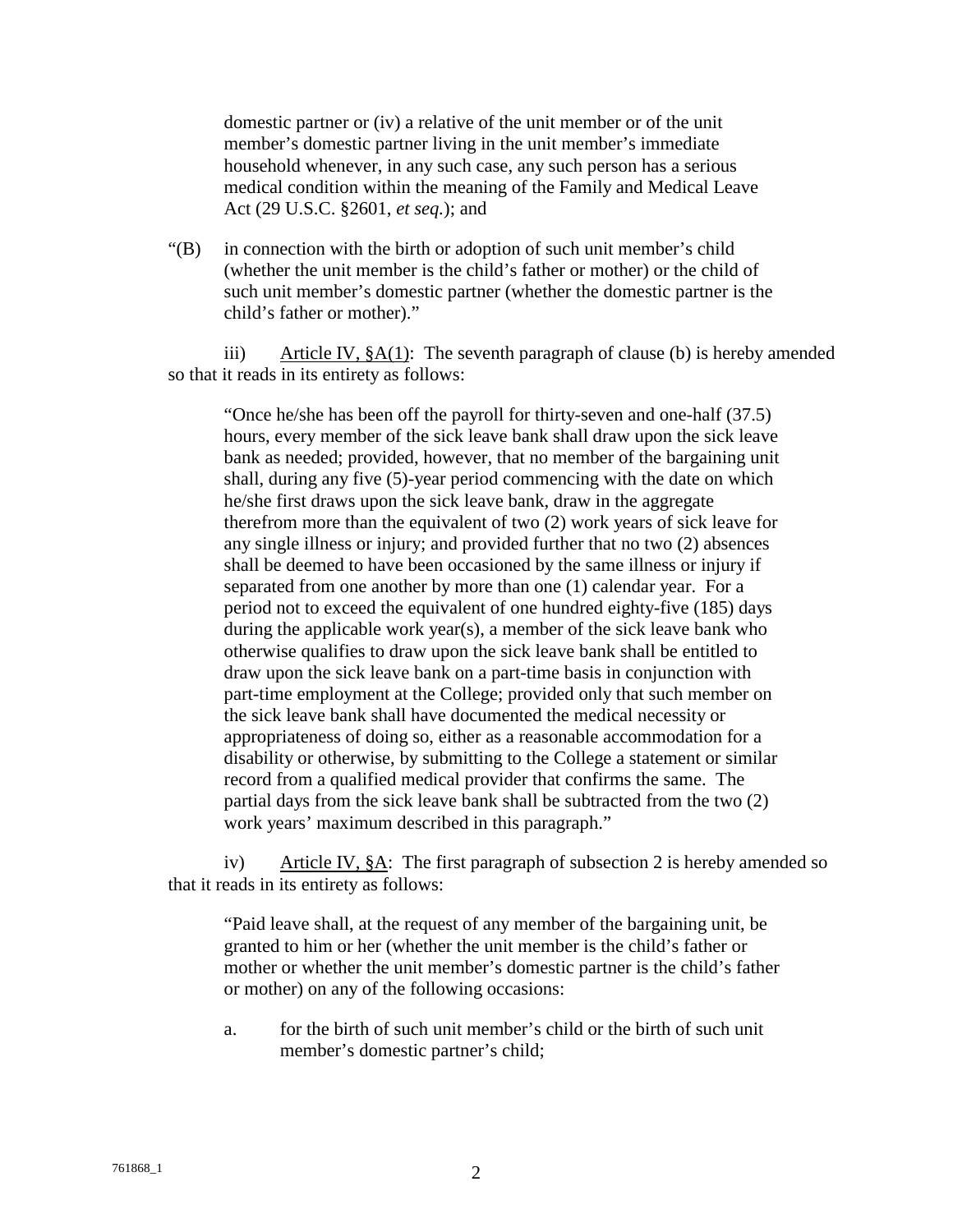- b. for the adoption of a child by the unit member or the unit member's domestic partner; and
- c. for the placement of a child as a foster child in the unit member's home.

The leave so granted shall be such number of consecutive days as the unit member may request but shall not exceed ten (10) such days.

v) Article IV,  $\S F(1)$ : Clause (a) is hereby amended so that it reads in its entirety as follows:

"a. Whenever use of a member of the bargaining unit's private car is necessary and has been so authorized, the approved mileage rate, currently \$0.40 per mile, and the costs of parking and tolls shall be allowed."

vi) Article IV, §F(2): Clause (a) is hereby amended so that it reads in its entirety as follows:

"a. whenever a member of the bargaining unit's private car shall have been used, the approved mileage rate (currently \$0.40 per mile);"

vii) Article IV,  $\S$ I: The first paragraph of subsection 2 is hereby amended so that it reads in its entirety as follows:

"With effect on July 1, 2007, the Commonwealth shall continue to contribute to the Health and Welfare Fund on behalf of each full-time employee equivalent a total of Twelve Dollars (\$12.00) per calendar week; commencing with effect on January 1, 2008, the Commonwealth shall contribute to the Health and Welfare Fund on behalf of each full-time employee equivalent a total of Thirteen Dollars (\$13.00) per calendar week."

viii) Article IV, §K: Subsection 5 is hereby amended so that it reads in its entirety as follows:

"Members of the bargaining unit shall be permitted to observe religious holidays consistently with the requirements of their religious tenets and without either loss of pay or any use of personal days."

ix) Article VI: Section I is hereby amended so that it reads in its entirety as follows:

## "I. RECRUITMENT AND INTERVIEWING OF CANDIDATES FOR DEPARTMENTAL POSITIONS

"1. General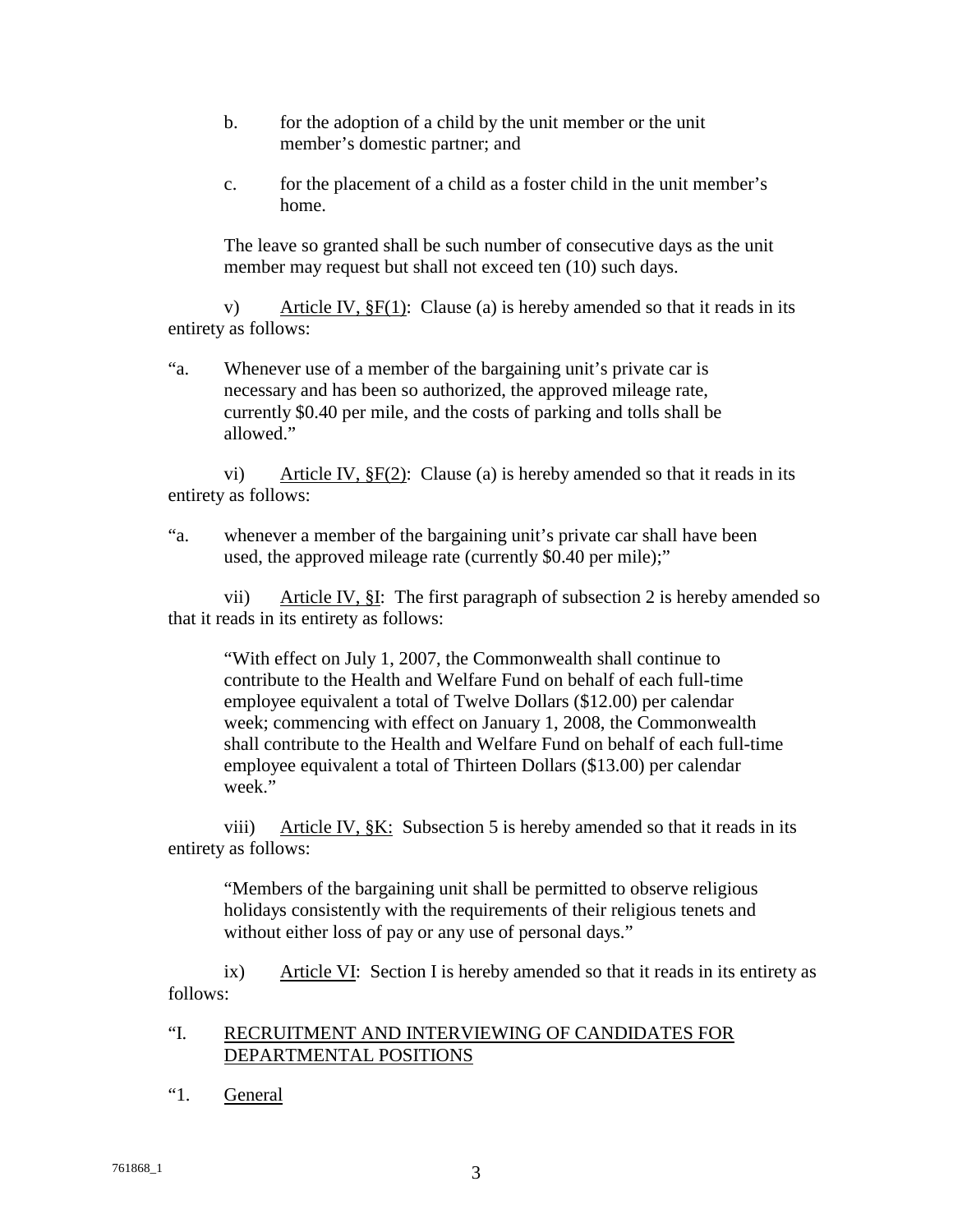"Whenever a vacancy is to be filled within a department, members of the department shall assist in the recruitment and interviewing of candidates, provided that the filling of such vacancy shall have been duly authorized by the President. Such assistance shall be rendered pursuant to such procedures as may be established from time to time by the department, and shall be rendered upon the request of the Vice President or the Department Chair. Recommendations made by the members of the department, exclusive of the Department Chair, shall be transmitted to the Department Chair, who shall make such additional recommendations to the Vice President as he/she deems appropriate. Copies of the recommendation of the Chair shall be provided to the members of the department. Nothing in these provisions shall be deemed to abrogate or qualify the right of the Department Chair to participate in the recruitment and interviewing of candidates.

## "2. Special Procedures

"Whenever a vacancy is to be filled by a faculty member whose responsibilities will include teaching in a department or departments outside his or her home department (i.e., the department filling the vacancy), those members of the faculty who assist in the recruitment and interviewing of candidates in accordance with subsection 1 shall, at the request of the Vice President, consult with members of the other department or departments in which the faculty member who fills the vacancy will have teaching responsibilities.

"As used in this subsection 2, the phrase "home department" shall have the meaning ascribed to it in Article X, §J, of this Agreement.

#### "3. Membership on Search Committees: Conflicts of Interest

"No member of the bargaining unit shall serve on a search committee if to do so would constitute a conflict of interest or the appearance of a conflict of interest. No unit member, for example, shall serve on a search committee if his or her spouse or domestic partner is a candidate for the position.

# "4. Departmental Procedures

"The departmental procedures that are used in the recruitment and interviewing of candidates shall be published in written form and made available to the members of the department. All such procedures shall conform with the affirmative action/equal opportunity guidelines of the College and with other applicable policy.

"5. Recruitment of Part-Time Faculty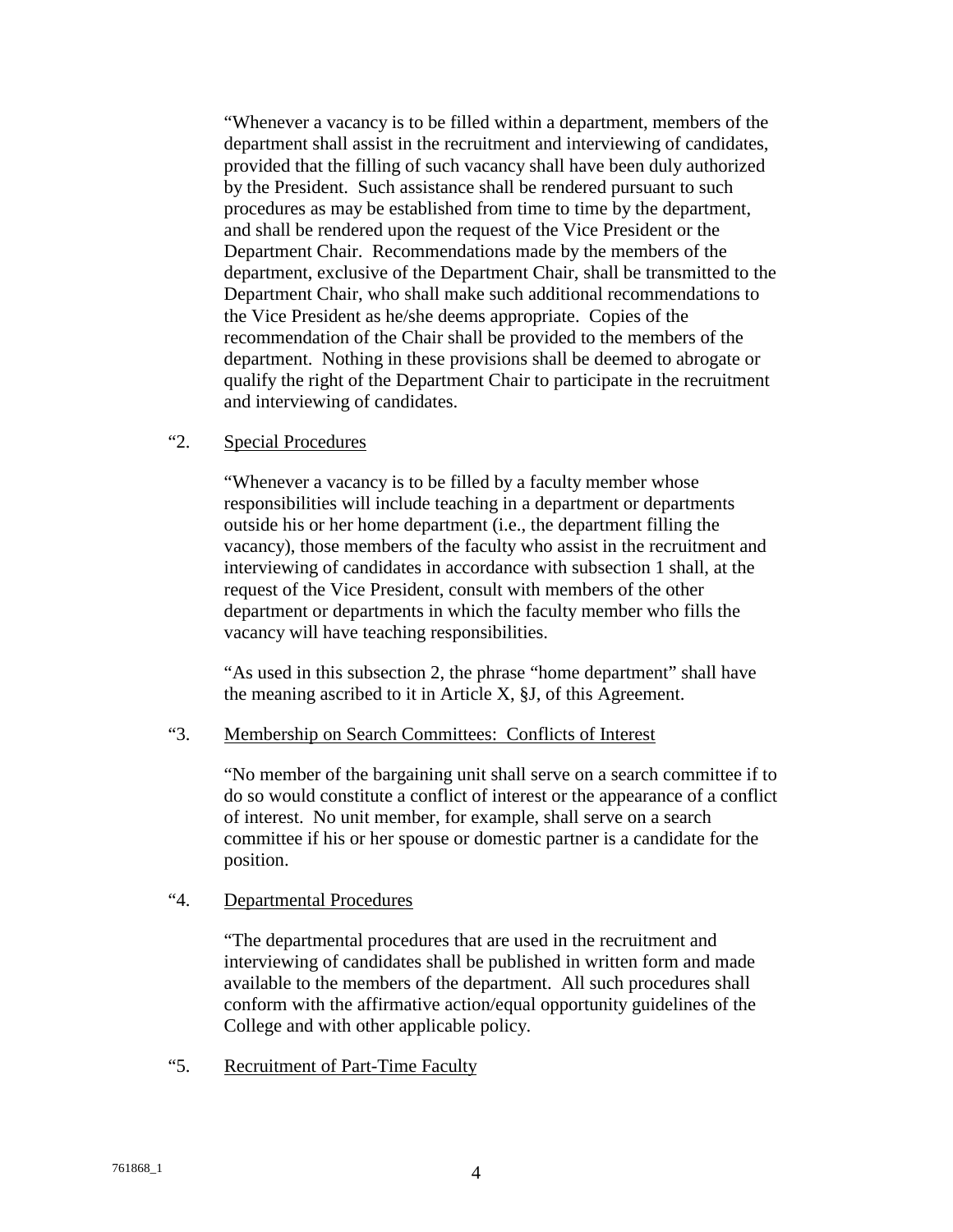"The recruitment of part-time faculty shall be conducted by or under the supervision of the Department Chair.

"6. Exclusions

"The provisions of this Section I shall be of no application to any person who holds a professional position, and has academic rank and tenure, within the system of State Colleges on the date immediately prior to the date of his/her appointment, assignment or transfer to a position in a department unless such person shall have voluntarily applied for such position in accordance with the provisions of Section C(7) of Article XX of this Agreement."

x) Article VIII, §B: Subsection 1 is hereby amended so that it reads in its entirety as follows:

## "1. Full-Time Tenure-Track Members of the Bargaining Unit

"Except as is provided in Section  $C(1)(a)$ , every full-time, tenure-track member of the bargaining unit shall be evaluated annually. Tenure-track unit members shall not be evaluated during a terminal appointment unless, upon the recommendation of the Department Chair (or the Director, Library, or Library Program Area Chair, as may be appropriate) or the Vice President, the President requires the conduct of an evaluation.

xi) Article VIII, §B: Subsection 3 is hereby amended so that it reads in its entirety as follows:

## "3. Part-Time Members of the Faculty

"Every part-time member of the faculty shall be evaluated during the first semester of his/her employment as such and, thereafter, during (a) the sixth (6th) ensuing semester in which he or she teaches or (b) the semester in which he/she teaches the thirty-second (32nd) credit (at Framingham State College, the eleventh (11th) course) following the semester in which the last evaluation was conducted, whichever first occurs. Nothing in this paragraph shall require the evaluation of a part-time faculty member more frequently than once in any academic year unless the Vice President shall require one or more additional evaluations in the case of any individual part-time member of the faculty."

xii) Article VIII,  $\S C(1)$ : Clause (a) is hereby amended by adding the following paragraph between its second and third paragraphs:

"Notwithstanding the preceding paragraph, in the case of any full-time member of the faculty who is in the first year of his/her employment, student evaluations shall be conducted pursuant to section  $D(1)(a)$  and classroom visitations shall be conducted pursuant to section  $D(1)(b)$ . The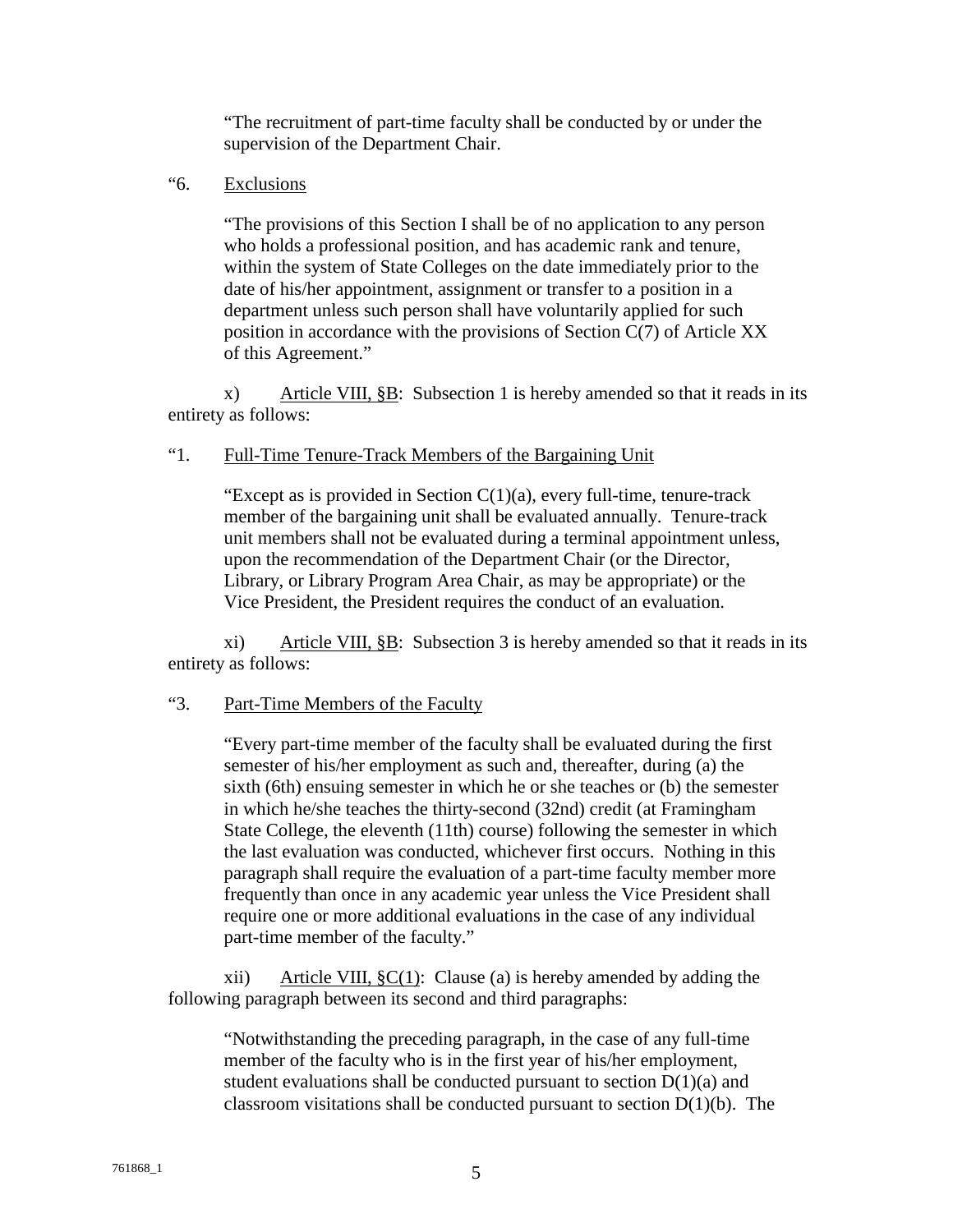Department Chair shall forward the record of such visitations to the Vice President as promptly as is practicable after they have been completed."

xiii) Article VIII,  $$D(1)(a)$ : The fourth and fifth paragraphs of sub-clause (i) are hereby amended so that they read in their entirety as follows:

"Student evaluations shall be conducted using either the Student Instructional Report II (SIR II), including any Instructor's Cover Sheet, as the same is published from time to time by the Educational Testing Service of Princeton, N.J., or, in the case of non-lecture or non-laboratory courses, the Student Instructional Rating Form for Non-Lecture Courses that is attached to this Agreement as its Appendix C-4. Student evaluations of distance education courses shall be conducted using the web-based version of the above-described SIR II; provided only that any item on the web-based version of the SIR II that solicits student comments shall be blocked and shall not be accessible for student use. (Copies of the Instructor's Cover Sheet and the Student Instructional Report II as they are on the date of execution of this Agreement are annexed to it as its Appendices C-2 and C-3, respectively.)

"All student evaluations, other than those conducted using the web-based SIR II, shall be conducted in accordance with the procedures specified in Appendix C-1. The parties will promptly develop comparable procedures for conducting the web-based SIR II."

xiv) Article VIII,  $$D(1)(a)$ : Sub-clause (i) is hereby further amended by adding the following paragraph to it at its end:

"Whenever two or more members of the faculty team-teach a course, student evaluations shall be conducted in such course as follows and otherwise in accordance with the preceding paragraphs of this sub-clause (i). If each member of the faculty teaches a discrete portion of the course, student evaluations shall be conducted of each such faculty member when that faculty member's portion of the course is completed. If the faculty members do not teach discrete portions of the course, student evaluations shall be separately conducted of each faculty member near the end of the course (on the usual schedule) with appropriate instructions to the students concerning the separateness of each evaluation."

xv) Article VIII,  $$D(1)$ : Clause (b) is hereby amended by adding the following paragraph to it at its end:

"The regular sequence of classroom visitations is, in summary, the following:

"(i) For non-tenured members of the faculty who are being evaluated for reappointment, the Department Chair is to conduct classroom visitations every semester.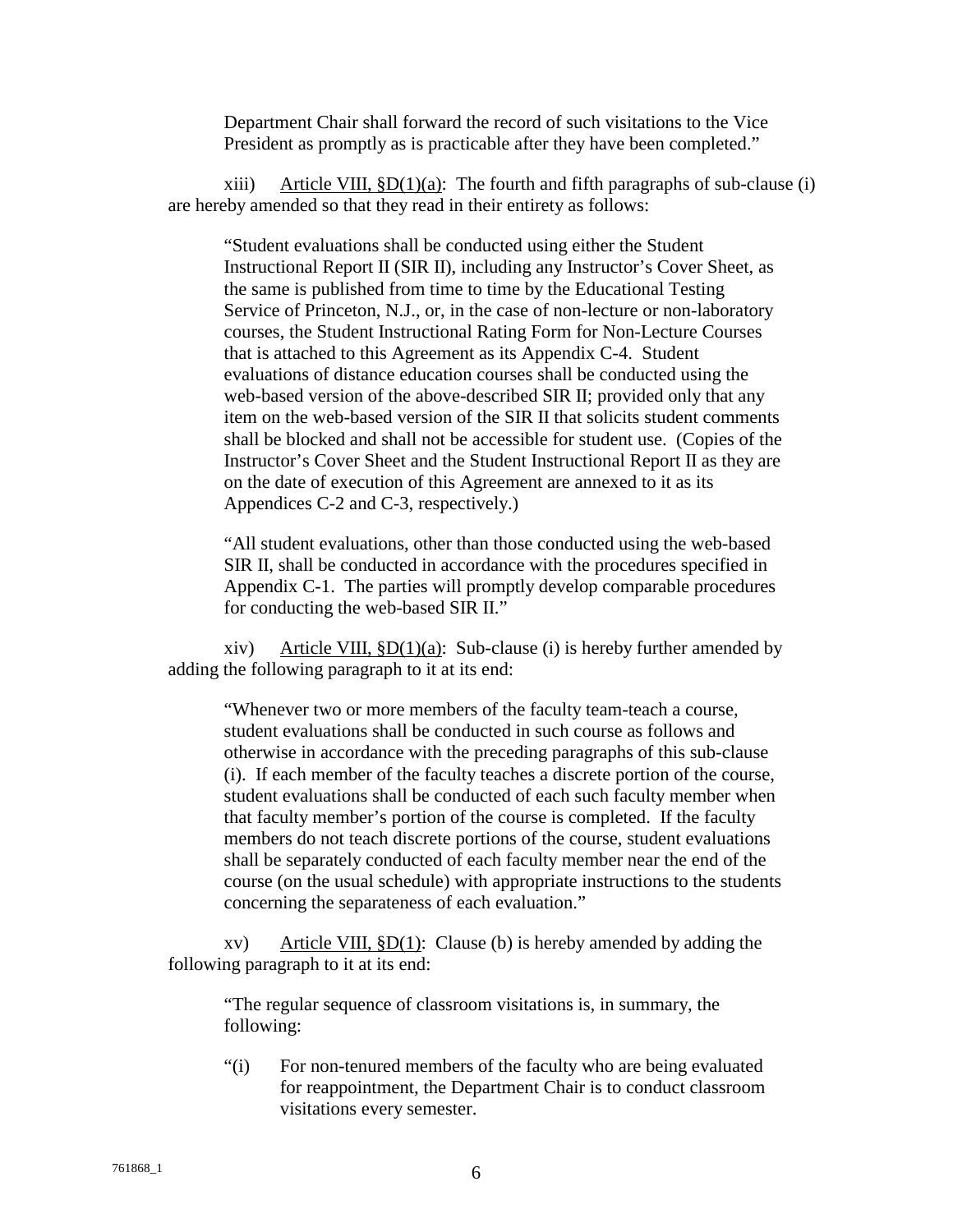- "(ii) For members of the faculty seeking promotion or tenure, the Department Chair is to conduct classroom visitations in the final spring semester of the review period, and no such visitations are to be conducted during the ensuing fall semester unless the visitations that were to have been conducted in the final spring semester of the review period were not conducted.
- "(iii) Classroom visitations are normally to be conducted by peer evaluation committees during the fall semester of the evaluation period, but they should be conducted during the final spring semester of the review period if it is foreseen that the faculty member to be evaluated will not be teaching in that fall semester.
- "(iv) Except as provided in item (ii) above, no classroom visitations shall be conducted during the spring semester of a promotion or tenure evaluation year."

xvi) Article VIII,  $\text{SD}(2)(a)$ : The fourth and sixth paragraphs of sub-clause (i) are hereby amended so that they read in their entirety as follows:

"Student evaluations shall be conducted using either the Student Instructional Report II (SIR II), including any Instructor's Cover Sheet, as the same is published from time to time by the Educational Testing Service of Princeton, N.J., or, in the case of non-lecture or non-laboratory courses, the Student Instructional Rating Form for Non-Lecture Courses that is attached to this Agreement as its Appendix C-4. Student evaluations of distance education courses shall be conducted using the web-based version of the above-described SIR II; provided only that any item on the web-based version of the SIR II that solicits student comments shall be blocked and shall not be accessible for student use. (Copies of the Instructor's Cover Sheet and the Student Instructional Report II as they are on the date of execution of this Agreement are annexed to it as its Appendices C-2 and C-3, respectively.)"

[For fifth paragraph, see 2004 Agreement.]

"Student evaluations, other than those conducted using the web-based SIR II, shall be conducted in accordance with the procedures specified in Appendix C-1 and otherwise in accordance with the requirements of Section  $D(1)$  of this Article VIII. The parties will promptly develop comparable procedures for conducting the web-based SIR II."

xvii) Article VIII,  $$D(2)(a)$ : Sub-clause (i) is hereby further amended by adding the following paragraph to it at its end:

"Whenever two or more members of the faculty team-teach a course, student evaluations shall be conducted in such course as follows and otherwise in accordance with the preceding paragraphs of this sub-clause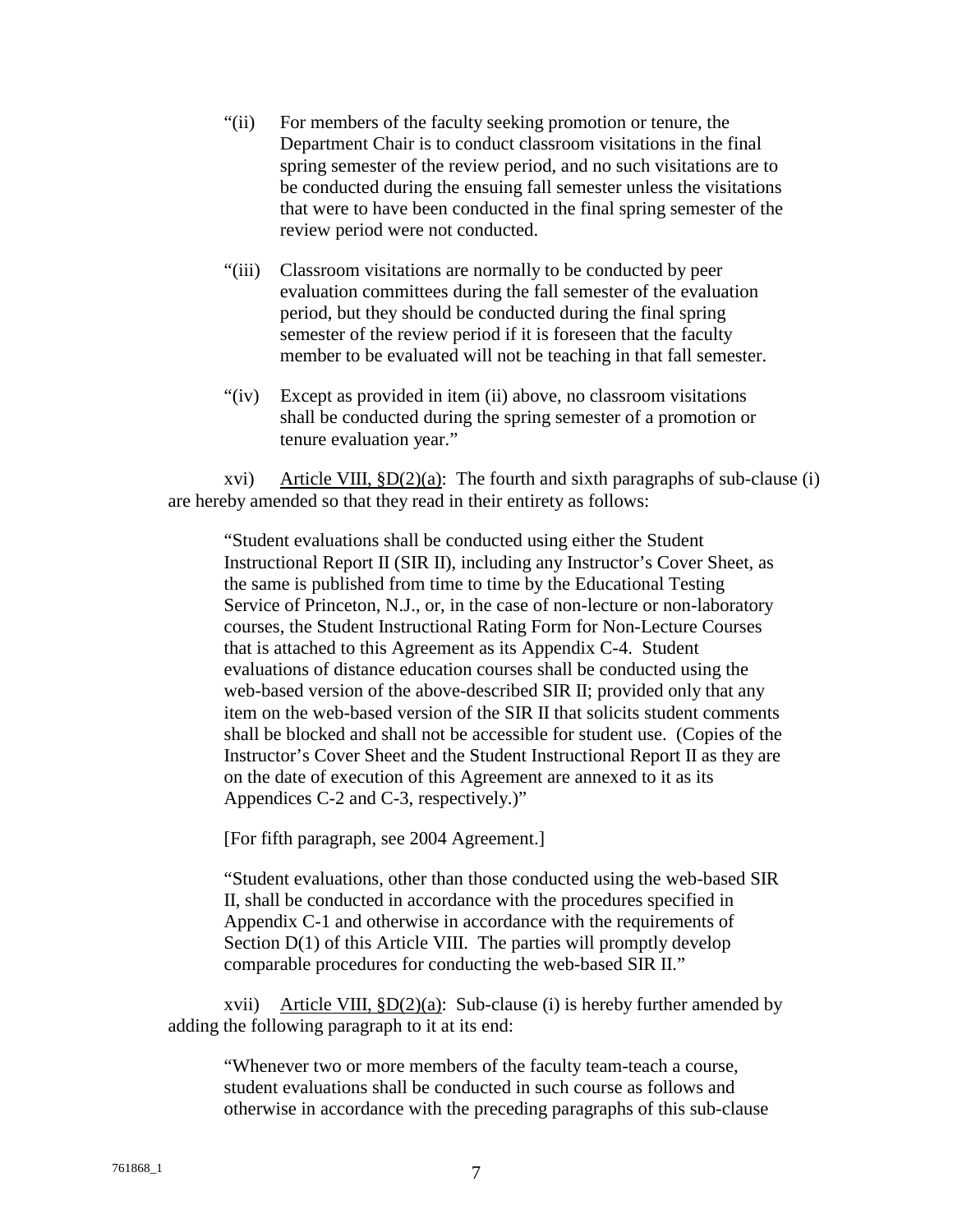(i). If each such member of the faculty teaches a discrete portion of the course, student evaluations shall be conducted of each such faculty member when that faculty member's portion of the course is completed. If the faculty members do not teach discrete portions of the course, student evaluations shall be separately conducted of each faculty member near the end of the course (on the usual schedule) with appropriate instructions to the students concerning the separateness of each evaluation."

xviii) Article VIII, §D: Section D is hereby further amended by adding to it the following subsection 4:

## "4. Teaching Assignments in More Than One Department

 "In the case of faculty with teaching assignments in more than one department or librarians teaching in any one or more departments, student evaluations and classroom visitations of their courses shall be conducted as follows and otherwise in accordance with the applicable provisions of this section D:

- "(i) Student evaluations shall (as otherwise required) be administered in courses in each department by the chair of the respective department;
- "(ii) Classroom visitations shall (as otherwise required) be conducted in courses in each department by the chair of such department;
- "(iii) As promptly as is practicable after they have been completed, the record of all such student evaluations and visitations that are conducted outside a faculty member's home department or, in the case of librarians, conducted in any academic department, shall be transmitted either to the chair of the faculty member's home department or to the Director, Library, or Library Program Area Chair, as may be appropriate; and
- "(iv) The Peer Evaluation Committee having responsibility for the evaluation of any such faculty member or librarian shall have the right to conduct classroom visitations in courses the faculty member or librarian teaches in any department."

xix) Article VIII,  $\S E(2)(a)$ : Sub-clause (ii) is hereby amended by inserting at its end the following two paragraphs:

"Whenever the Department Chair is not a tenured member of the faculty, the responsibilities described in this sub-clause (ii) shall, for the purpose of evaluating any member of the faculty who is a candidate for tenure, be discharged by a tenured member of the faculty who has been selected to act in the Department Chair's stead for such purpose.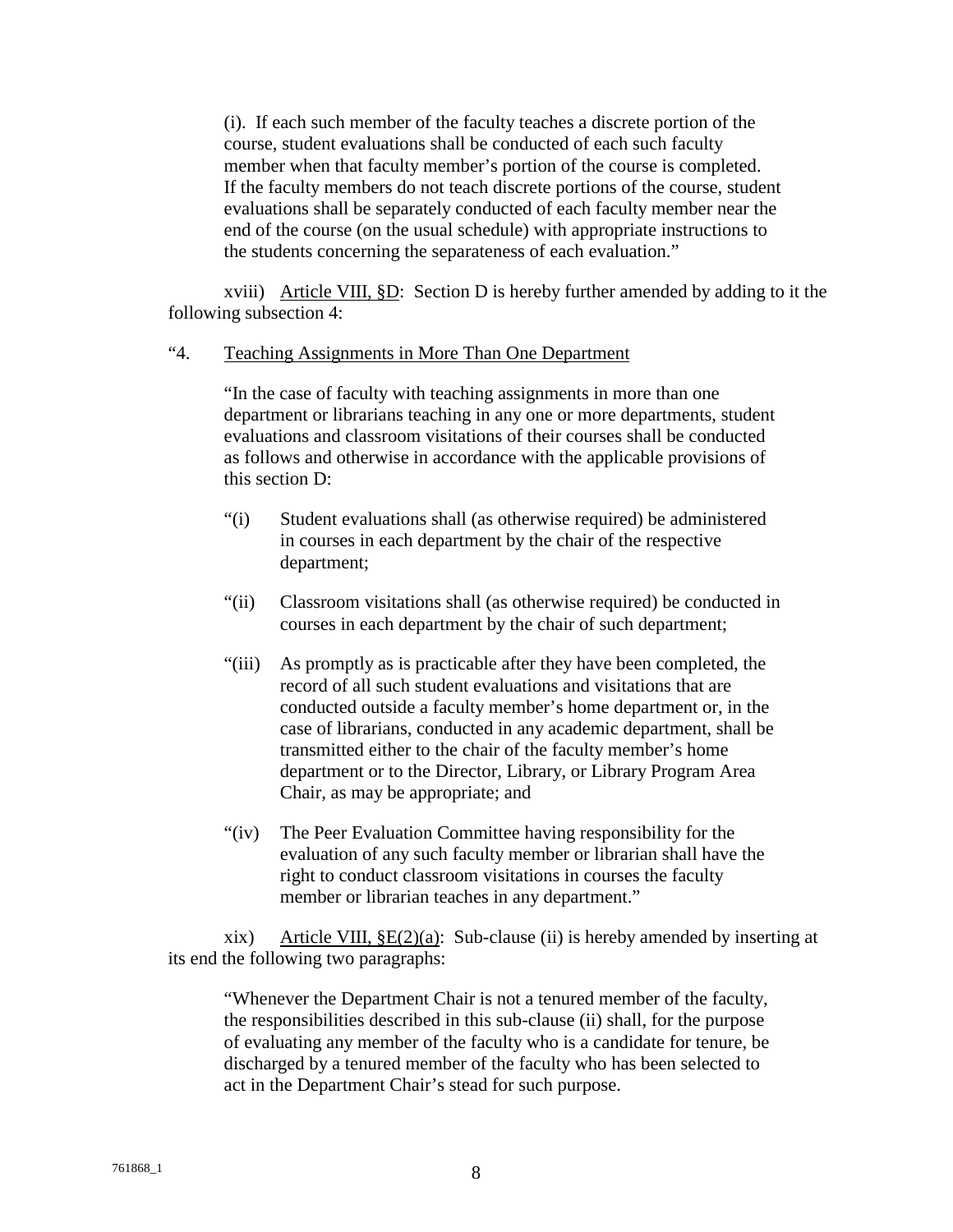"If a Department Chair does not hold tenure, a tenured member of the department, elected by and from among the tenured members of the department, shall serve in the chair's stead for the purposes described in the preceding paragraph. If a tenured member of the department is not available for such purposes, a tenured member of a cognate department shall be elected by the tenured members of the affected department (or by the tenure-track members of that department if there are no tenured members)."

xx) Article VIII, §G: Subsection 2 is hereby amended by inserting at its end the following paragraph:

"The members of the Committee on Tenure identified in Section H, subsection  $2(a)(i)$  or  $2(b)(i)$ , of this Article shall not be eligible to serve on the Committee on Promotions during the period of their membership on the Committee on Tenure. A member of the Committee on Tenure identified in Section H, subsection 2(a)(ii) or 2(b)(ii), of this Article shall be eligible to serve on the Committee on Promotions only if the candidate for tenure is not also a candidate for promotion during the same evaluation period."

xxi) Article VIII, §H: Subsection 2 is hereby amended so that it reads in its entirety as follows:

## "2. Composition of the Committee on Tenure

"The Committee on Tenure shall be constituted as follows:

- "a. At each of Bridgewater, Fitchburg, Framingham, Salem, Westfield and Worcester State Colleges, there shall be constituted a Committee on Tenure composed of the following persons:
	- "i. four (4) tenured members of the bargaining unit, all of whom shall be from among the Assistant Professors, Associate Professors, Professors, Assistant Librarians, Associate Librarians, Librarians and Senior Librarians at each College; and
	- "ii. in the case of each candidate for tenure, one (1) person elected by and from among the tenured members of the candidate's department or, in the case of a librarian, elected by and from among the tenured librarians.
- "b. At each of the Massachusetts College of Art and Design, the Massachusetts College of Liberal Arts, and the Massachusetts Maritime Academy, there shall be constituted a Committee on Tenure composed of the following persons: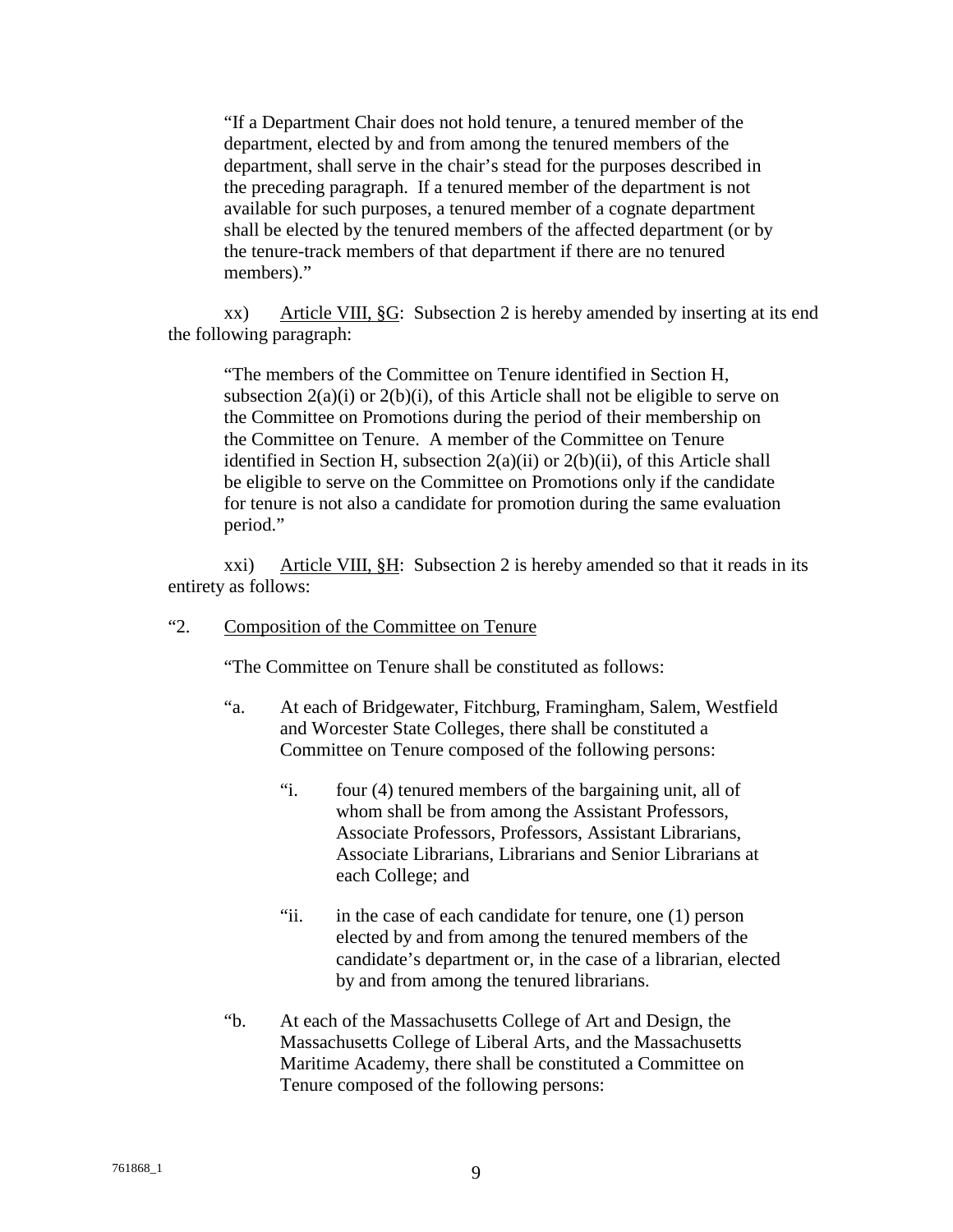- "i. two (2) tenured members of the bargaining unit, both of whom shall be from among the Assistant Professors, Associate Professors, Professors, Assistant Librarians, Associate Librarians, Librarians, and Senior Librarians at each College; and
- "ii. in the case of each candidate for tenure, one (1) person elected by and from among the tenured members of the candidate's department or, in the case of a librarian, elected by and from among the tenured librarians.

"The Department Chair of any faculty member who is a candidate for tenure shall serve as a consultant to the Committee on Tenure in respect of such faculty member's candidacy for tenure. The members identified in clauses (a)(i) and (b)(i) of the first paragraph of this subsection 2 shall be elected at large at each College by and from among the members of the bargaining unit in elections conducted for that purpose under the auspices of the Association; no member of the bargaining unit shall be entitled to participate in such election while on a leave of absence. No more than one (1) such member shall be elected from any one academic department. No Department Chair shall be eligible to serve on the committee, but no Department Chair shall be hereby disqualified from serving as a consultant to the committee.

"The members of the Committee on Promotion shall not be eligible to serve as members of the Committee on Tenure under clause  $(a)(i)$  or  $(b)(i)$ of this subsection 2. A member of the Committee on Promotions shall be eligible to serve as a member of the Committee on Tenure under clause  $(a)(ii)$  or  $(b)(ii)$  of this subsection 2 only if the candidate for tenure is not also a candidate for promotion during the same evaluation period.

"If there are no tenured members of the candidate's department who are eligible to be elected pursuant to clause (a)(ii) or (b)(ii), as the case may be, of the first paragraph of this subsection 2, then a tenured member of a cognate department shall be elected by the tenured members of the candidate's department (or by the tenure-track members of the candidate's department if there are no tenured members.) In the case of librarians, if there are no tenured librarians who are eligible to be elected pursuant to clause (a)(ii) or (b)(ii), as the case may be, of the first paragraph of this subsection 2, then a tenured member of a cognate department shall be elected by the tenured librarians (or by the tenure-track librarians if there are no tenured librarians).

"The term of office of each of the members identified in clauses (a)(i) and (b)(i) of the first paragraph of this section 2 shall be for two years commencing with the date of his or her first election.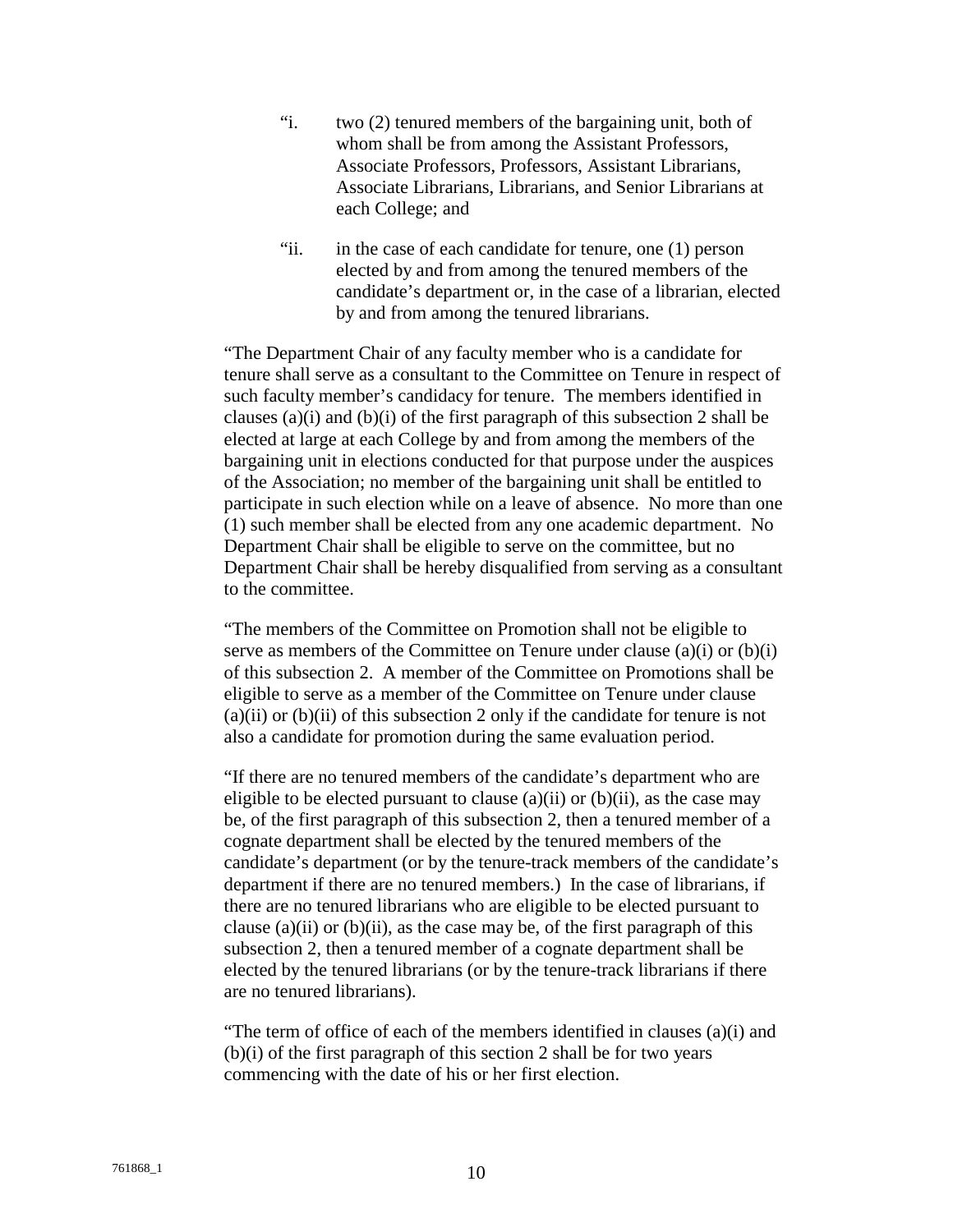"One of the members identified in clauses (a)(i) and (b)(i) of the first paragraph of this subsection 2 shall be annually elected by the members of the committee to serve as its chair.

"Whenever, on the basis of bias or prejudice, any candidate for tenure shall have objected to or otherwise challenged the membership on the committee of any person who is to serve thereon pursuant to the foregoing provisions, he/she shall do so by fully stating his/her reasons therefor in writing to the President, who shall thereupon review the allegations and make inquiry regarding them, and who shall thereafter make such final and binding decisions as he/she deems appropriate; every such decision shall be made in writing.

"For the purpose of serving as a consultant to the Committee on Tenure, the Department Chair of the faculty member whom the committee is evaluating for tenure shall be present during at least one of the committee's substantive meetings (i.e., a meeting at which members of the committee are engaged in deliberations concerning the candidate's suitability to be granted tenure and are not merely considering organizational or procedural matters) in order to summarize his or her assessment of the candidate and the reasons for such assessment and to answer questions from the members of the committee. The chair's presence during any other portion of the meeting or at any other meeting, whether for the purpose of answering further questions from the members of the committee or otherwise, is a matter for the committee's discretion; in no case, however, shall the chair be present at the portion of any meeting during which the members of the committee vote on the question whether to recommend that the candidate be granted tenure.

"At the request of the President or the candidate for tenure or upon the independent determination of the committee, the committee shall employ as a consultant and member of the committee a tenured person in the same academic discipline at another four-year institution of higher learning; provided, however, that the person to be so employed shall in every event be selected by the committee and shall have no prior direct personal or professional relationship with the candidate for tenure.

"Each of the persons serving as members of any committee on tenure constituted pursuant to this Section H may, but is not obligated to, visit a classroom or classrooms of the person whose candidacy for tenure the committee is charged with evaluating."

xxii) Article VIII: Section O is hereby deleted and the following Section O inserted in its place:

#### "O. DELETED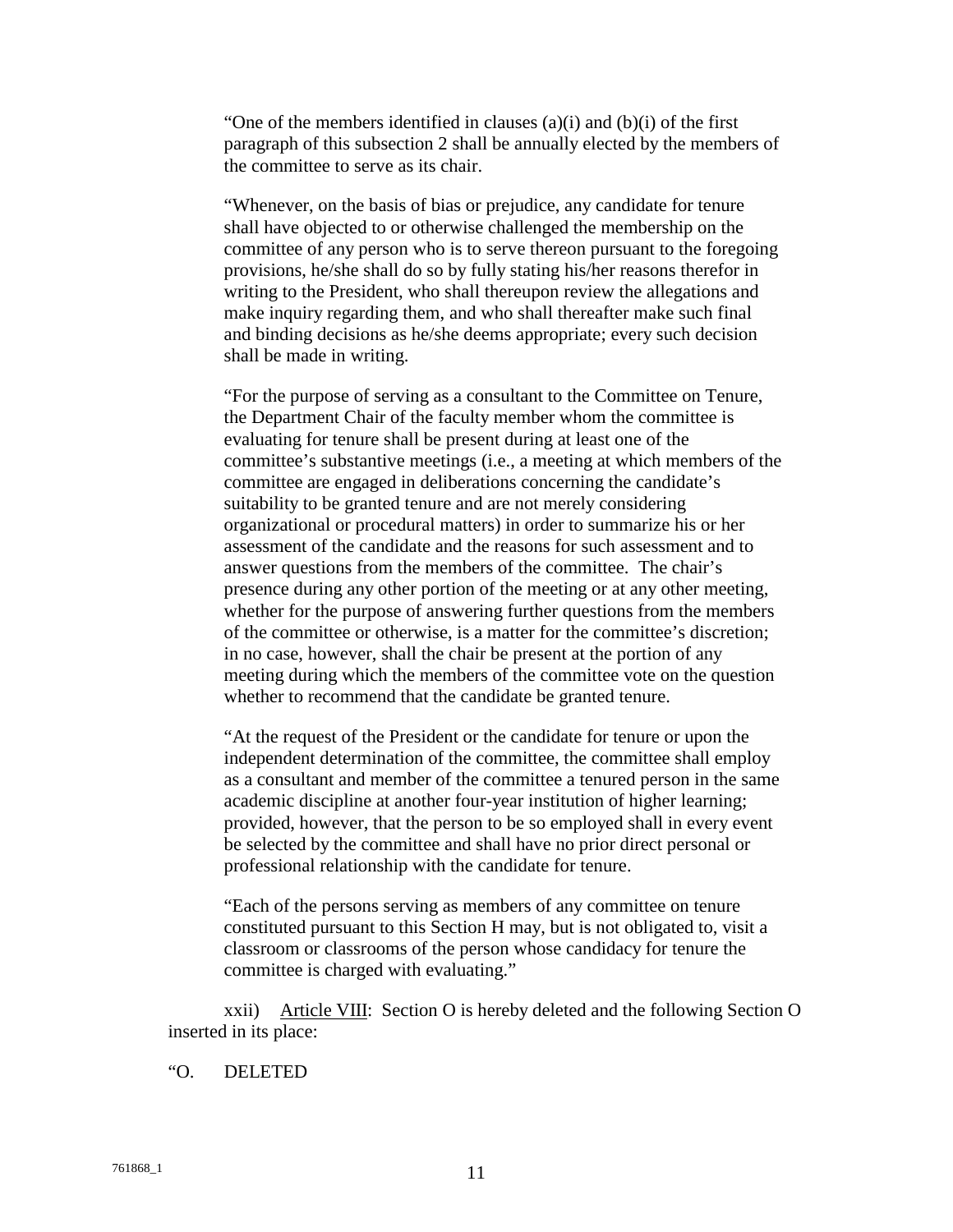"Section O is intentionally left blank."

xxiii) Article IX, §A: Subsection 4 is hereby amended so that it reads in its entirety as follows:

"Tenure, when granted by the Board of Trustees to a faculty member holding an appointment of the kind described in subsection  $2(a)$  or  $2(b)$ , shall first have effect no later than the September 1 next following the date on which the Board of Trustees votes to grant tenure."

xxiv) Article XI,  $\S$ C: Subsection 7 is hereby amended so that it reads in its entirety as follows:

#### "7. Expedited Grievances

 "Any grievance involving non-reappointment, the denial of tenure or the denial of promotion to an Instructor in his or her fourth year of employment shall initially be filed and heard at Step 2 if the breach of the Agreement the grievance alleges is attributed to the Vice President, the President or the Board of Trustees. Any grievance involving termination shall initially be filed and heard at Step 2."

xxv) Article XI,  $\S C(9)$ : The fifth paragraph of Step 2 is hereby amended so that it reads in its entirety as follows:

"Within twenty (20) days after the President and the grievant meet, the President shall make such determination as is prescribed in Section C(6) of this Article. The President shall render a written decision and shall set forth therein his/her determinations and the reasons therefor and his/her findings of fact, and he/she shall provide a copy of his/her decision to the grievant and to the Chapter President. Such decision shall thereafter form a part of the grievance record."

xxvi) Article XI,  $\S C(9)$ : Step 2 is hereby further amended by adding the following paragraph to it at its end:

"If the Association elects to proceed beyond Step 2, then within fourteen (14) days after the expiration of the period provided under this Step 2 for resolution of the grievance, it shall file notice of such election with the President, the Chair of the Association Grievance Committee, and the designated representative of the Council of Presidents. This notice shall satisfy the requirements of Step 3 and the requirements of clause (i) in the first paragraph of Step 4."

xxvii) Article XI,  $\S C(9)$ : The first four paragraphs of Step 3 are hereby replaced with the following three paragraphs: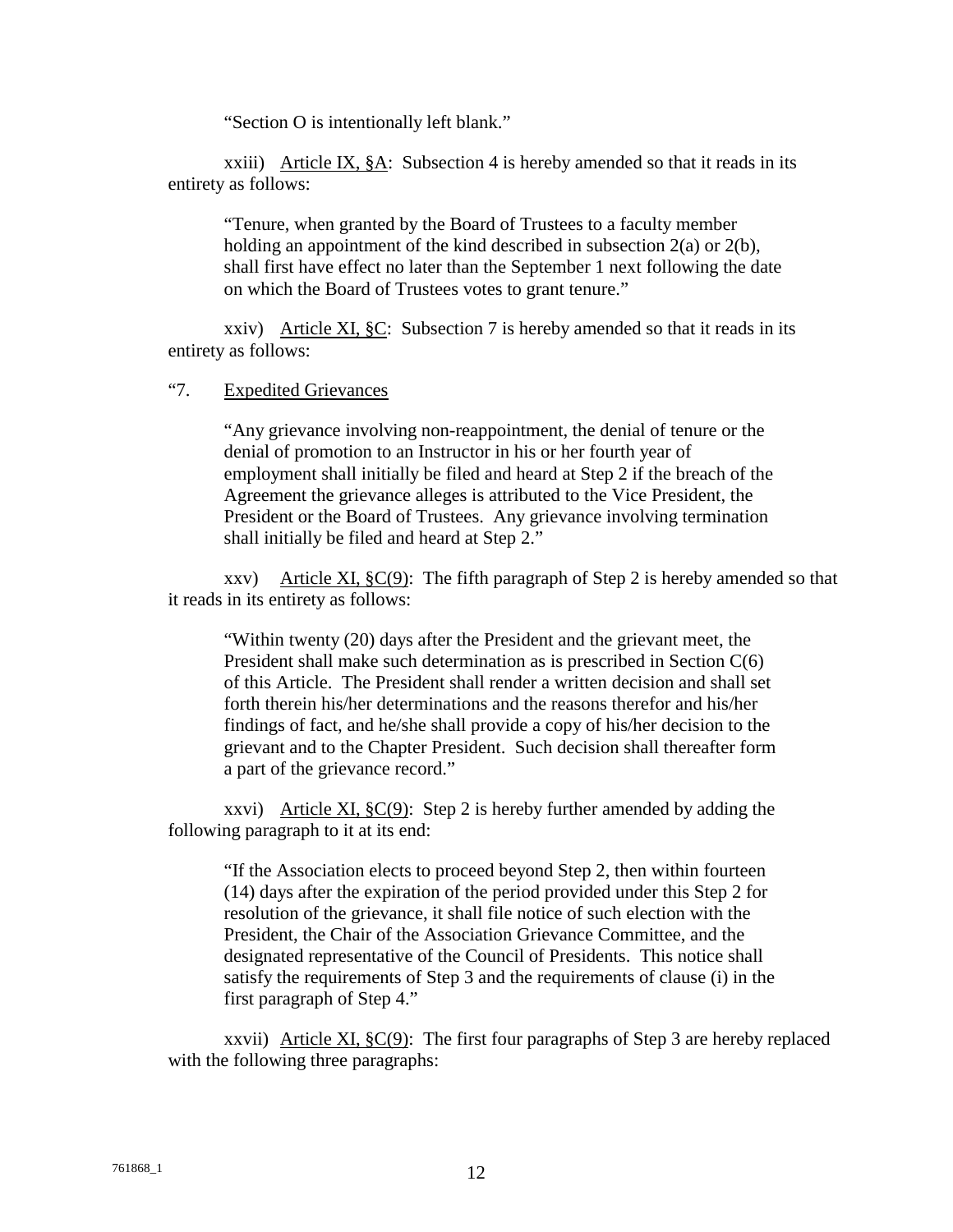"If the Association elects to proceed to this Step, then following the receipt of such notice by the representative of the Council of Presidents, but no sooner than thirty (30) days thereafter, the grievance will be addressed in mediation on the next available mediation date.

"The Council and the Association shall reserve, at a minimum, the first Monday of each month for the mediation of grievances at Step 3. Dates and locations shall be determined at the beginning of each fiscal year falling within the term of this Agreement. Mediation shall be conducted on a rotating basis by Mark Irvings, Diane Zaar Cochran and Roberta Golick.

"Two grievances per day shall be the standard for mediation unless the grievances are related, in which case additional related grievances may be addressed by agreement of the parties."

xxviii) Article XI: Section G is hereby amended so that it reads in its entirety as follows:

## "G. COSTS OF MEDIATION AND ARBITRATION

"In all mediation and arbitration proceedings, the mediator's or arbitrator's fees and expenses shall normally be paid fifty percent (50%) by the Association and fifty percent (50%) by the College or Colleges; provided, however, that whenever an arbitrator shall have found as a matter of fact on the basis of clear and credible evidence that either party has acted in bad faith during any of the proceedings contained in this Article XI, the arbitrator may determine that the fees and expenses of the arbitrator in such case shall be paid entirely by one or the other party. All payments to a mediator or arbitrator shall be made within thirty (30) days of the rendering of his/her statement of fees and expenses. In all other respects the parties shall bear their own costs of mediation or arbitration, except that the parties agree to provide a stenographic record of all arbitration proceedings and to each pay fifty percent (50%) of the costs thereof, unless they shall have mutually agreed not to provide for such a stenographic record."

xxix) Article XII  $\&A(2)$ : Clause (a) is hereby amended so that the first two paragraphs read in their entirety as follows:

"a. General

"In order to enable faculty members to carry out their several responsibilities, members of the faculty shall not be required to teach an excessive number of semester hours of credit of instruction, be assigned an excessive student load or be assigned an unreasonable schedule. At Colleges other than Framingham State College, twenty-four (24) semester hours of credit of instruction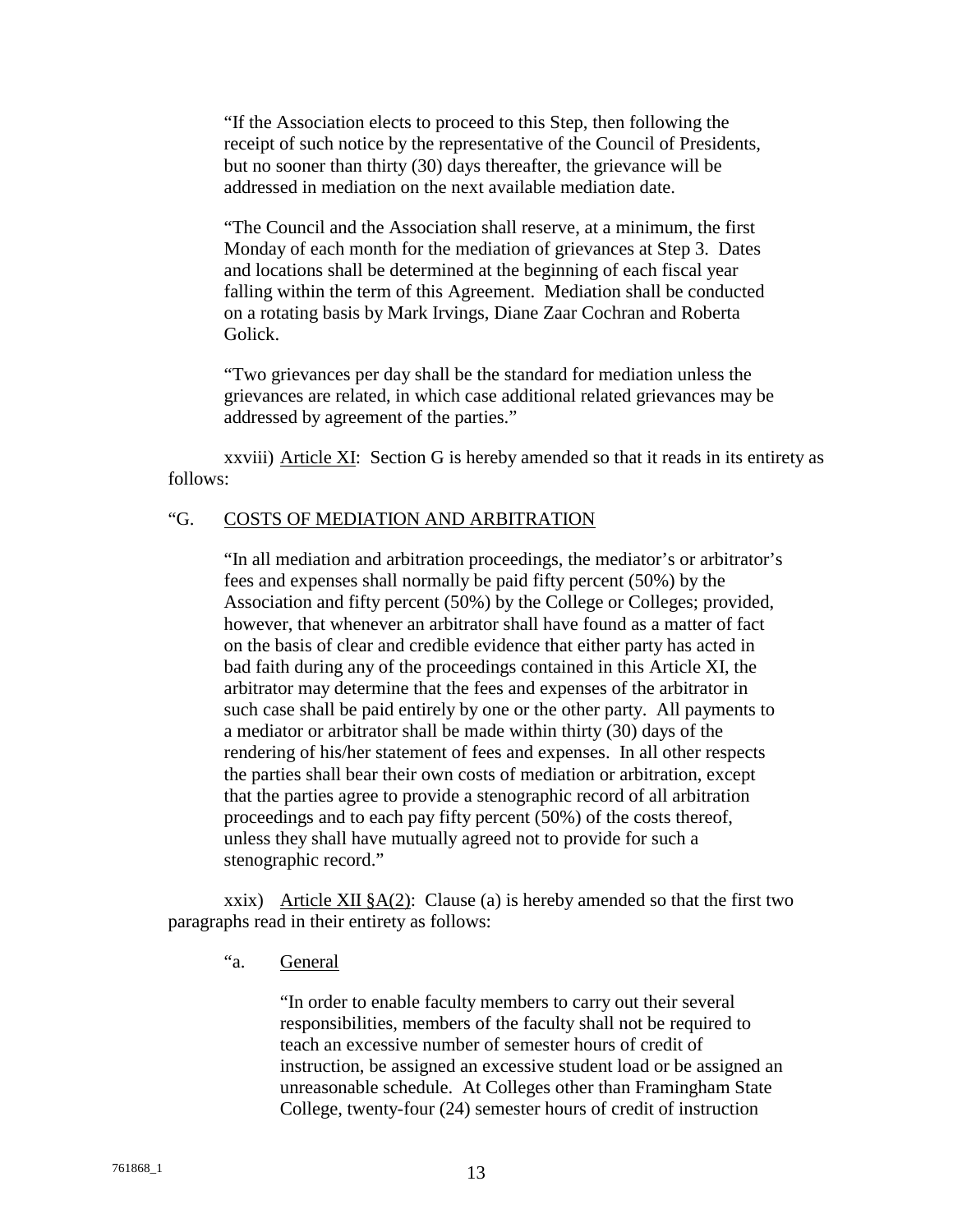shall be considered the normal faculty teaching workload in academic subject areas for the academic year; provided, however, that every member of the faculty may be required to teach not more than one hundred twenty (120) semester hours of credit of instruction during the five (5) academic years 2003-2004, 2004- 2005, 2005-2006, 2006-2007 and 2007-2008.

"At Framingham State College, six (6) courses of instruction shall be considered the normal faculty teaching workload in academic subject areas for the academic year; provided, however, that every member of the faculty may be required to teach not more than thirty (30) courses during the five (5) academic years 2003-2004, 2004-2005, 2005-2006, 2006-2007 and 2007-2008."

xxx) Article XII: Section F is hereby amended so that it reads in its entirety as follows:

## "F. COMPENSATORY ADJUSTMENT FOR EXTRAORDINARY WORKLOAD

 "When with the approval of the Vice President a bargaining unit member agrees to perform additional unit work to assist the department or College due to another member's sickness, injury, emergency leave or other unanticipated absence, then the unit member performing the work will be compensated in the following manner:

 "1. In the case of a full-time member of the bargaining unit or a salaried part-time member of the faculty:

| Time Assigned    | Compensation                        |
|------------------|-------------------------------------|
| 5 weeks or less  | one-third $(1/3)$ of the credit of  |
|                  | instruction                         |
| $6-10$ weeks     | two-thirds $(2/3)$ of the credit of |
|                  | instruction                         |
| 11 weeks or more | the full credit of instruction      |

 "2. In the case of a part-time member of the faculty other than a salaried part-time member of the faculty:

> "A prorated portion of the stipend otherwise payable pursuant to Article XIII, Section H(3).

"In no event will a unit member be allowed to perform additional unit work of more than four (4) credit hours of instruction per semester."

xxxi) Article XII-A, §A: Subsection 5(b) is hereby amended so that it reads in its entirety as follows: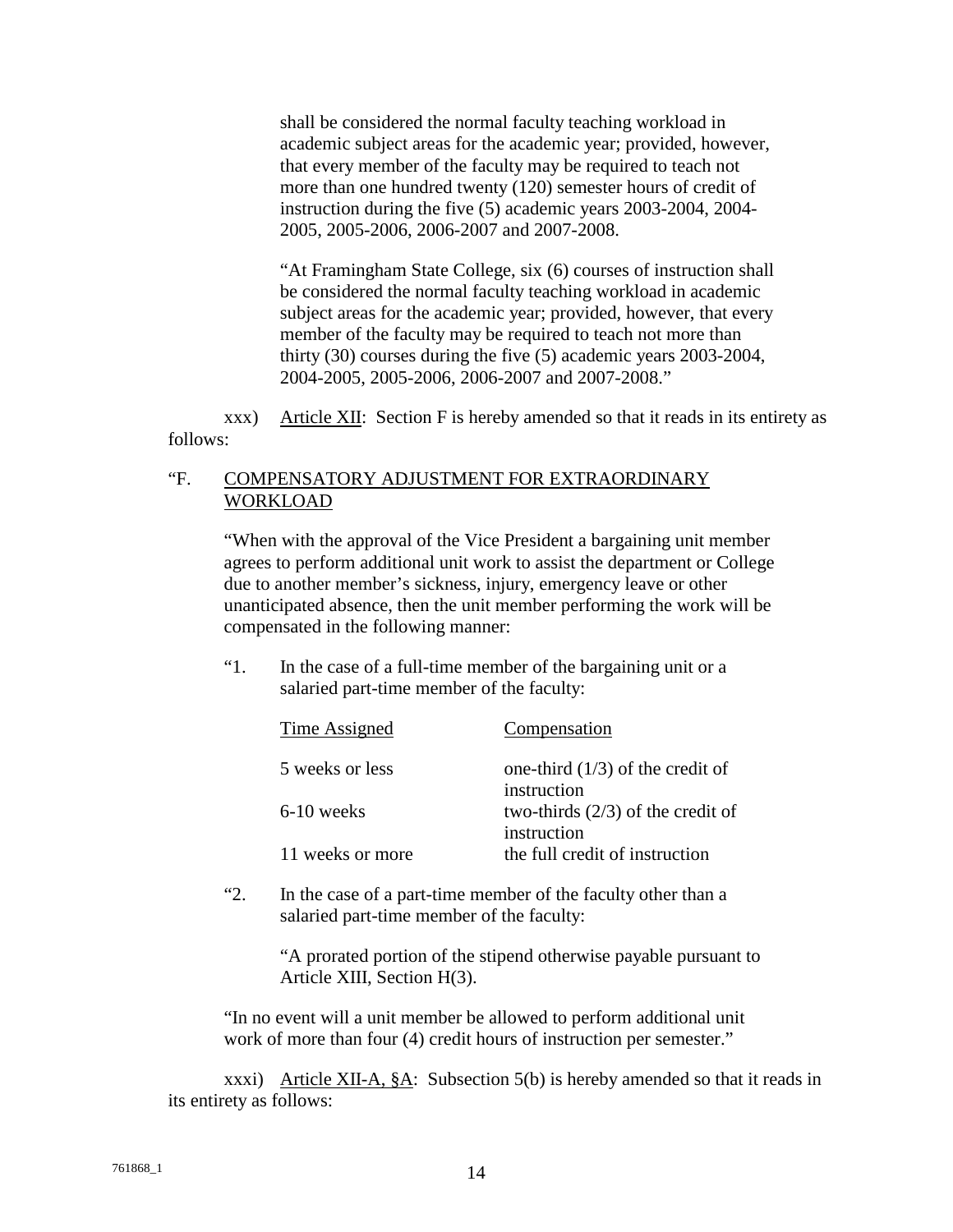"No later than April 15 of each year the Vice President shall notify the Sea Term Council, if such council has been formed by the President, which of the majors and programs, in addition to Marine Transportation and Marine Engineering, will have training programs on board the forthcoming Sea Term. The Vice President shall notify the chairs of those departments having majors or programs that will be providing training on the forthcoming Sea Term that the Training Coordinators will need to be elected.

"Subject to the approval of the Vice President, members of those departments having majors or programs providing training during the Sea Term will elect a suitably qualified member from each of their respective departments, for each such major or program, to serve as the Training Coordinator for that major or program.

"The Training Coordinator will serve, in each case, for the period (excluding the summer intersession) commencing upon appointment and continuing through the conclusion of the Sea Term. Each Training Coordinator shall, in consultation with the Vice President, plan for the forthcoming Sea Term and, in that capacity, serve on board the Training Ship during the Sea Term. Each Coordinator shall receive additional compensation at a rate equal to two (2) credit hours at the DGCE rate in effect in accordance with paragraph (a)(ii) of this subsection 5."

xxxii) Article XII-A,  $\frac{8A(5)(c)}{c}$ : Clause (iv) is hereby amended so that it reads in its entirety as follows:

"iv. Duties may include classroom instruction, laboratory instruction, at-sea watch training instructor, lifeboat instructor, or Sea Term Training Coordinator, and participation in U.S. Coast Guard required drills."

xxxiii) Article XII-A,  $\S A(5)$ : Clause (c) is hereby further amended by adding to it the following sub-clause (vi):

"vi. (A) Members of the bargaining unit who participate in any Sea Term shall be required to complete the Pre-Sea Term Medical History Form ("medical history form"), included as Appendix A to this Article XII-A.

"(B) Approximately six (6) weeks prior to the commencement of the Sea Term, the medical history form shall be given to unit members who are scheduled to participate in the Sea Term.

"(C) The unit member shall transmit the medical history form to the Director of Health Services no later than thirty (30) days prior to the commencement of the Sea Term.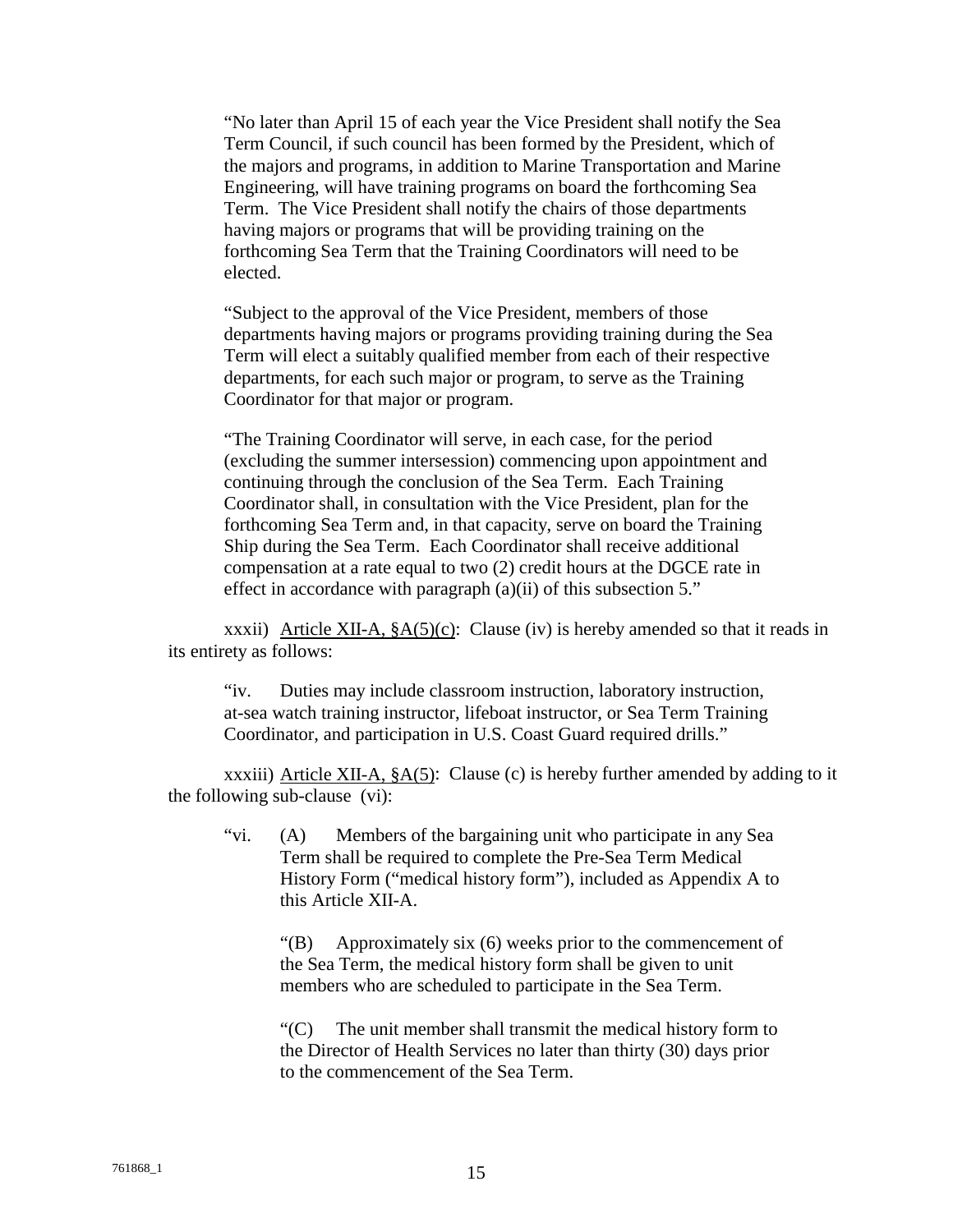"(D) In the event a member of the bargaining unit who, less than thirty (30) days prior to the commencement of the Sea Term, is required or elects to participate in the Sea Term, he/she will work with the Director of Health Services, the registered nurse in Health Services, or the medical consultant for the Massachusetts Maritime Academy (collectively, "Health Services") to complete the medical history form prior to departure.

"(E) Health Services shall review the medical history form for completeness. If the form is found to be incomplete, Health Services may contact the unit member to require that the medical history form be completed.

"(F) One copy of the medical history form may be made by Health Services. The copy or the original medical history form may be kept in Health Services, and the copy or the original medical history form may be kept in the sick bay on the Training Ship. The medical history form shall not be otherwise duplicated, and shall not be electronically scanned or transmitted.

"(G) The only persons who shall have access to the medical history form are Health Services and the physician on the Training Ship during the Sea Term. Information contained on the form may be disclosed only to other medical personnel and only for the purpose of medical treatment.

"(H) At the conclusion of the Sea Term, and at the request of the unit member, he/she shall receive both copies of the medical history form if he/she had received no medical treatment during the Sea Term. The unit member will be required to acknowledge the return of the medical history form(s) by signing a Release of Custody Form upon receipt of the medical history form(s). If a unit member received medical treatment during the Sea Term and requests that the medical history form be returned, then Health Services may retain the original form only and the unit member will be provided with a copy of the original form. The Release of Custody Form is included as Appendix B to this Article XII-A.

"(I) The Employer shall negotiate with the Association before modifying the medical history form."

 Appendices A and B of Article XII-A are annexed to this Memorandum of Agreement as its Appendices A and B.

xxxiv) Article XII-A, §G: Subsection 1 is hereby amended so that it reads in its entirety as follows: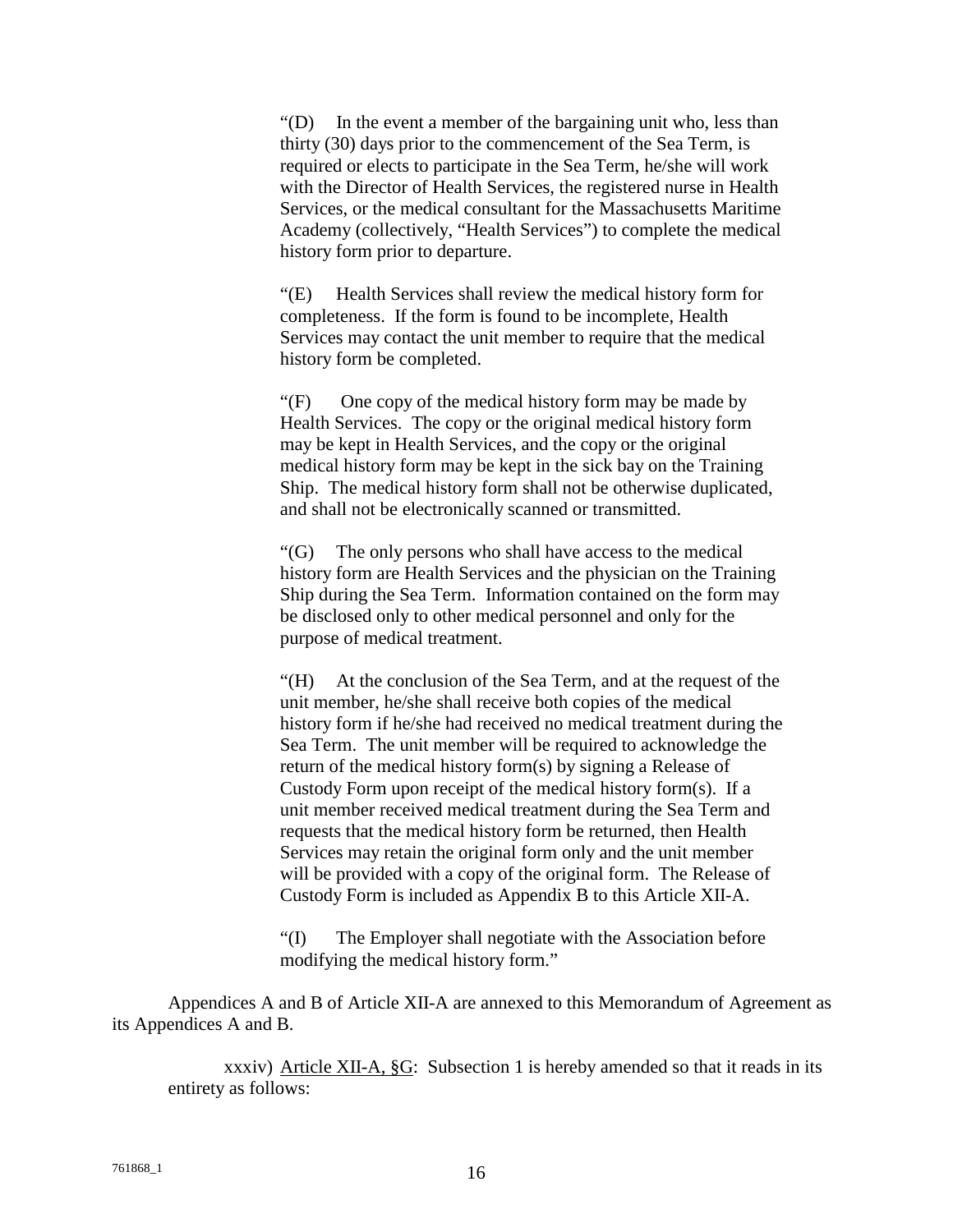## "1. Changes in Federal Regulations

"The Massachusetts Maritime Academy and cadet training at the Massachusetts Maritime Academy have been and continue to be regulated in part by the federal government.

"The United States is a party to the International Convention on Standards of Training, Certification and Watchkeeping for Seafarers, 1978, as amended in 1995 (STCW Convention), and is therefore developing and implementing new regulations known as the STCW Code. The STCW Code will codify certain certification aspects of cadet training at the Massachusetts Maritime Academy. STCW shall not substantially or significantly increase the workload of bargaining unit members. The Chapter President shall be immediately notified of any new STCW requirements.

"Classroom records required to be maintained under the STCW Code shall be maintained by Professional Maritime Faculty members during the semester in which such records are required to be made. At the conclusion of each semester, custody of such records shall be transferred to the Vice President for safekeeping."

xxxv) Article XIII: Section A is hereby amended so that it reads in its entirety as follows:

# "A. ANNUAL SALARY

"For the purpose of this Article, "annual salary rate" shall, in respect of each member of the bargaining unit, mean the annual salary rate payable to such member of the bargaining unit on June 30, 2007, or on the date of his/her first employment as such (whichever shall be the later), and as it is adjusted from time to time thereafter in accordance with the provisions of this Article."

xxxvi) Article XIII: Sections C, D, E and F are hereby amended so that they read in their entirety as follows:

## "C. SALARY ADJUSTMENTS

## "1. Base-Rate Salary Increase: July 1, 2007

 "a) Except as is provided in the following paragraph (b), the annual salary of every full-time and salaried part-time member of the bargaining unit who is then employed shall, with effect on July 1, 2007, be increased by an amount equal to three and one-half percent (3.5%) thereof.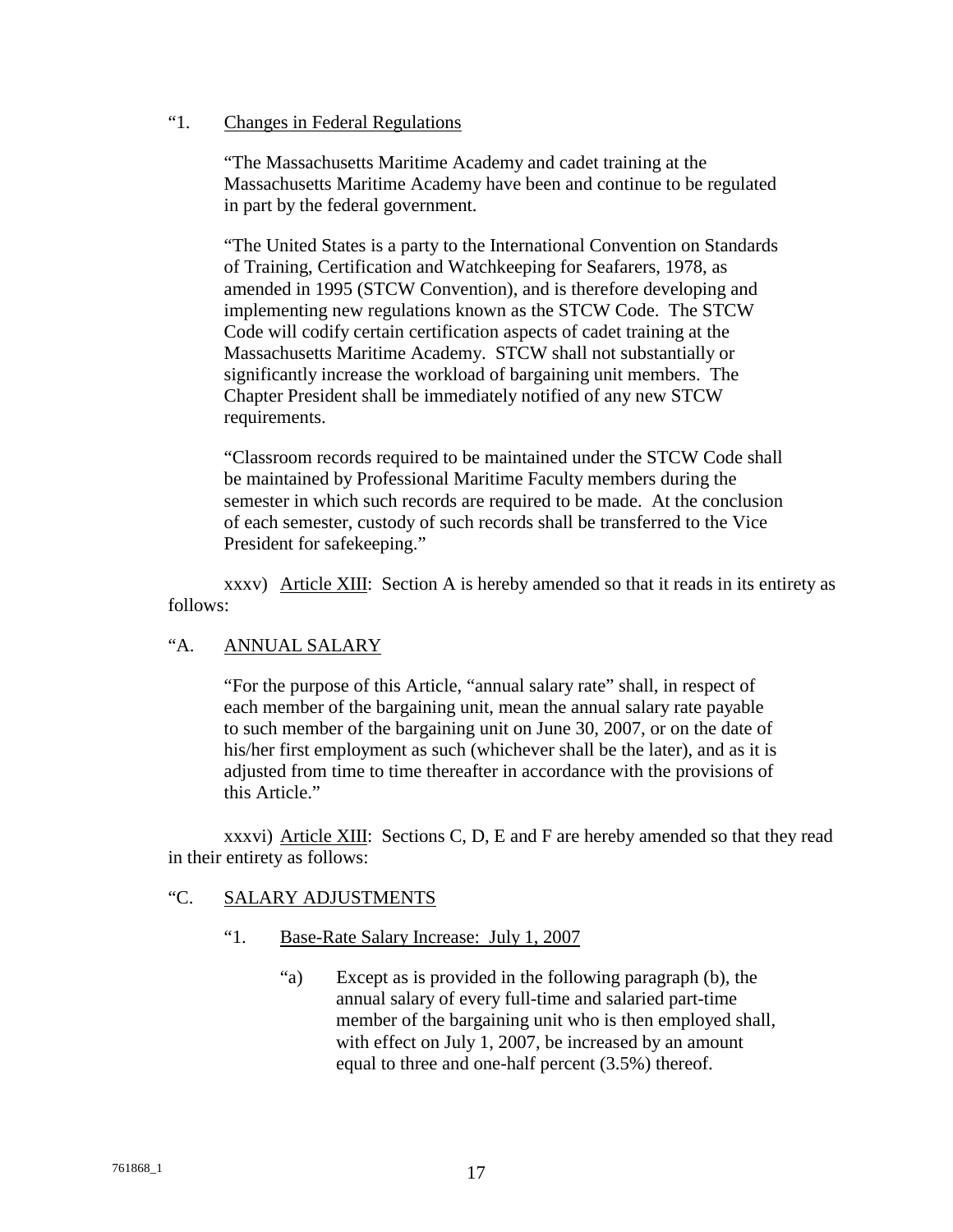"b) The annualized value of the salary of every member of the bargaining unit who was employed as a full-time temporary member of the faculty during the spring semester of 2007 and who is re-employed with effect on September 1, 2007, as a full-time member of the faculty (whether such reemployment is temporary or other) shall, with effect on September 1, 2007, be equal to not less than the sum of One Hundred Three and One-Half Percent (103.5%) of the annualized value of the salary he or she was paid during the spring semester of 2007 plus the longevity adjustment payable in accordance with subsection 2 below.

## "2. Longevity Adjustment: July 1, 2007

- "a) With effect on July 1, 2007, the annual salary of every fulltime and salaried part-time member of the bargaining unit who is then employed shall be increased by a further amount equal to the longevity adjustment that corresponds to his or her years of full-time State College service. The total cost of all such longevity adjustments shall be \$350,000.
- "b) For the purpose of this subsection 2, the years of full-time State College service of a member of the bargaining unit shall be measured as of July 1, 2007, by the length of his or her service as a full-time member of the faculty or librarian at any State College or as a salaried part-time member of the faculty as defined in Section H(4) of this Article XIII; provided only that all such salaried part-time service shall be counted on a prorated basis.
- "c) The amount of each longevity adjustment shall be determined on the basis of the unit member's membership in a longevity cohort (which shall be determined by his or her years of full-time State College service) and the number of shares that correspond to such cohort:

|                 | Longevity Cohort                  | Number of Shares |
|-----------------|-----------------------------------|------------------|
|                 | Less than 10 years                |                  |
| $\overline{11}$ | 10 or more but less than 20 years |                  |
| iii)            | 20 or more but less than 30 years | 3                |
| iv)             | 30 or more but less than 40 years | 4                |
| V)              | 40 or more years                  |                  |
|                 |                                   |                  |

 "d) The value of each longevity share shall be calculated as follows: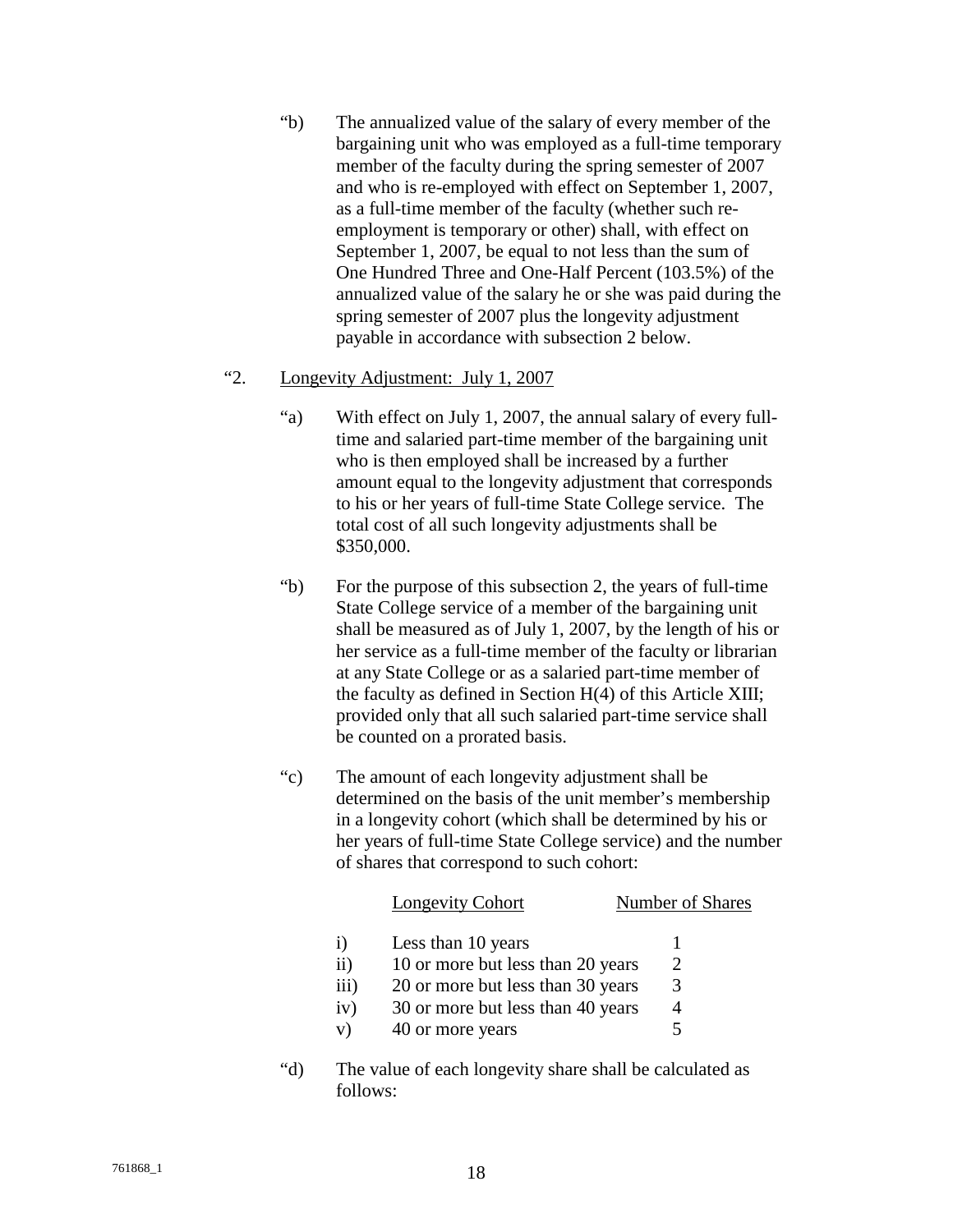- "i) The number of eligible members of the bargaining unit in each longevity cohort shall be multiplied by the corresponding number of longevity shares for that cohort and the five products shall be summed to obtain a total number of longevity shares.
- "ii) The total number of longevity shares so calculated shall be divided into \$350,000.
- "iii) The result shall equal the value of one (1) longevity share.
- "iv) Example:

| Number of Unit           |     |                  |         |
|--------------------------|-----|------------------|---------|
| <b>Members in Cohort</b> |     | Number of Shares | Product |
| 1)                       | 825 |                  | 825     |
| ii)                      | 325 |                  | 650     |
| iii)                     | 260 | 3                | 780     |
| iv)                      | 165 | 4                | 660     |
| V)                       | 25  |                  | 125     |
|                          |     |                  | 3040    |

 $$350,000 \div 3040 = $115.13 =$  one share.

## "3. Minimum Salary Review: September 30, 2007

- "a) With effect on September 30, 2007, the annual salary of every full-time and salaried part-time member of the bargaining unit who is then employed shall be tested against the Minimum Salary Formula as it is on that date.
- "b) With effect on September 30, 2007, the annual salary of any such member of the bargaining unit shall, if it falls below the minimum annual salary rate prescribed by the Minimum Salary Formula as it is on that date, be increased by an amount equal to the amount needed to cause it to equal the minimum annual salary rate so prescribed.
- "c) The salary reviews required by this subsection 3 shall be conducted after the moneys needed to fund the salary increases and adjustments contained in subsections 1 and 2 have been appropriated and the increases and adjustments themselves given effect.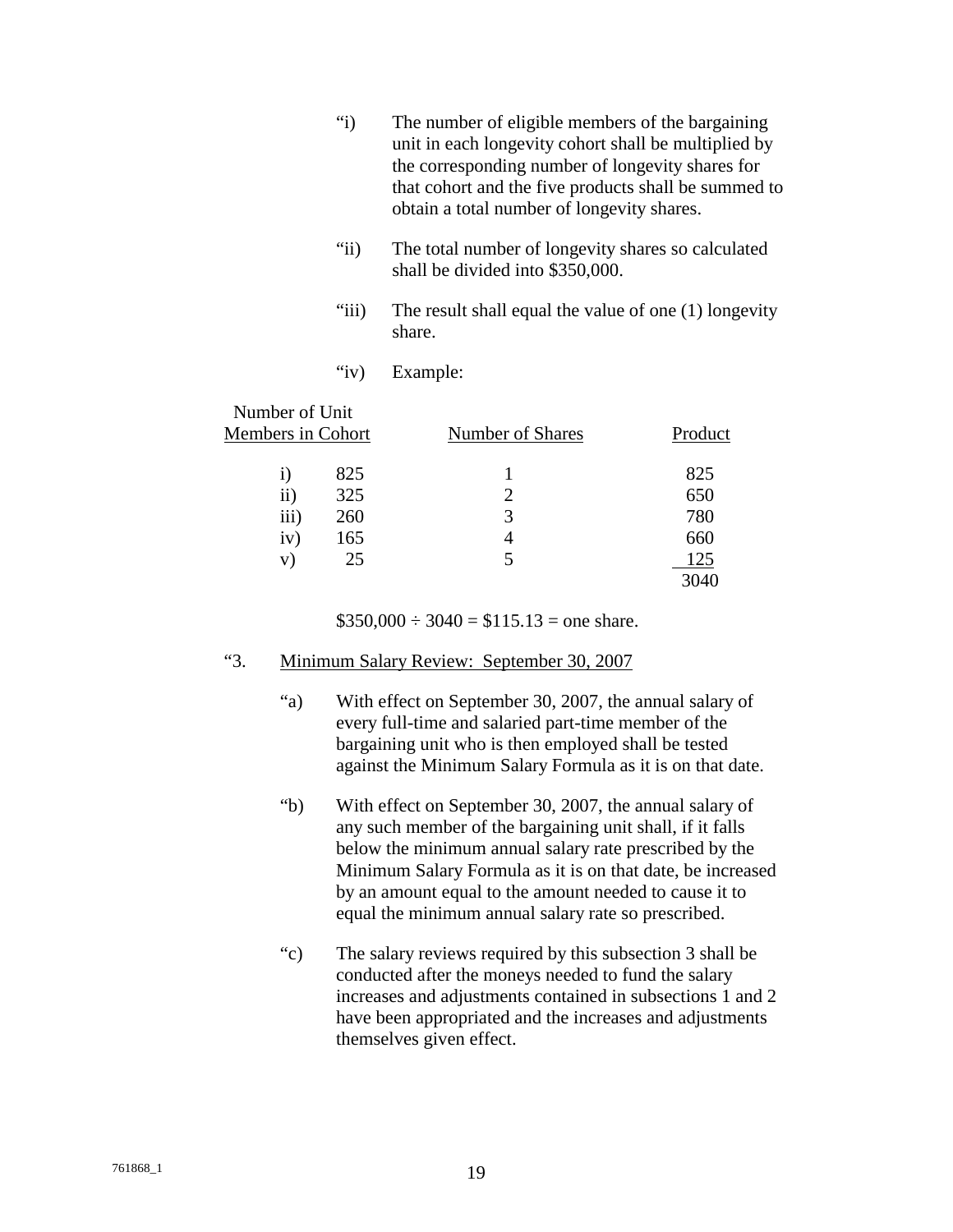## "4. Minimum Salary Review: September 30 of Each Year Following 2007

 "Subject to modification by the applicable provisions, if any, of any successor agreement to this Agreement, the provisions of the preceding subsection 3 shall apply on September 30 of each year following 2007, first for the purpose of testing the annual salary of every person who is then a full-time or salaried part-time member of the bargaining unit and, second, for the purpose of increasing the annual salary as it then is of every such member of the bargaining unit to the extent, if at all, that such annual salary falls below the annual salary rate prescribed by the Minimum Salary Formula that first had effect as of July 1, 2006.

## "D. RECIPIENTS OF TERMINAL DEGREES

## "1. Degrees Secured Prior to September 1, 2007

"Whenever during the period commencing on September 1, 2006, and ending on August 31, 2007, any full-time or salaried part-time member of the bargaining unit shall have secured a terminal degree, his or her annual salary rate, as it then is, shall, with effect on August 26, 2007, be increased by the amount of Two Thousand Six Hundred Seven Dollars (\$2,607) unless the value of the terminal degree has already been credited (and used to establish the unit member's annual salary) on Appendix O-1 or O-2 or in any previous salary equity or minimum salary review.

## "2. Degrees Secured after August 31, 2007

"Subject to modification by the applicable provisions, if any, of any successor agreement to this Agreement, the provisions of the preceding subsection 1 shall apply, *mutatis mutandis*, with respect to each annual period beginning on September 1 and ending on the ensuing August 31, to any full-time or salaried part-time member of the bargaining unit who shall have secured a terminal degree after August 31, 2007.

## "E. ACADEMIC PROMOTIONS

## "1. Promotions Having Effect on September 1, 2007

"Whenever any member of the bargaining unit shall have been promoted with effect on September 1, 2007, his or her annual salary shall, with effect on August 26, 2007, be increased by the greater of the amount equal to five percent (5%) thereof (after including therein any increase required to be granted pursuant to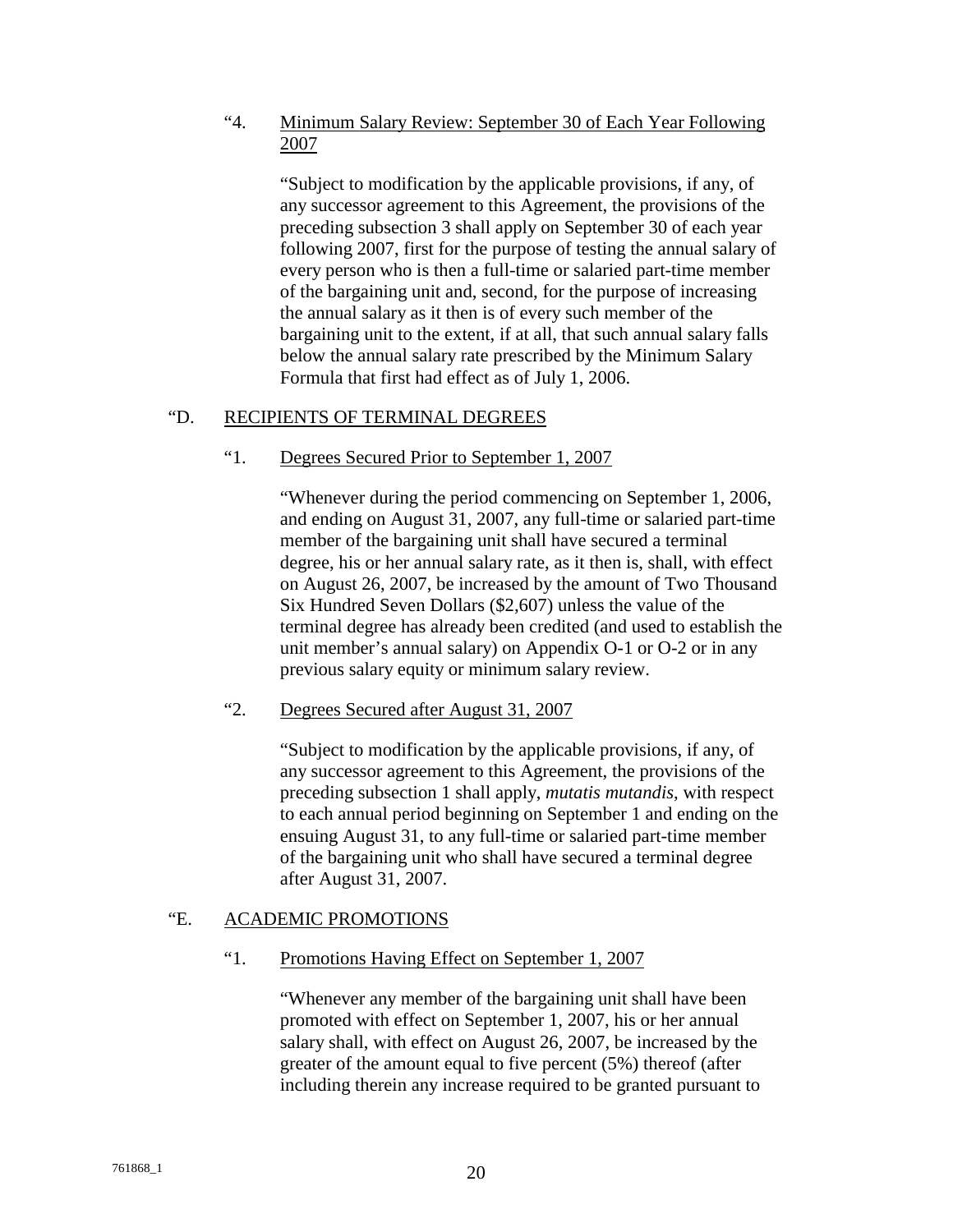the preceding Section  $D(1)$  or the amount, as follows, that corresponds to the rank to which he or she has been promoted:

|              | Rank                                    | Increase |
|--------------|-----------------------------------------|----------|
|              | Professor/Senior Librarian              | \$4,300  |
|              | Associate Professor/Librarian           | \$3,855  |
| 111.         | Assistant Professor/Associate Librarian | \$3,475  |
| $1V_{\odot}$ | Assistant Librarian                     | \$2,530  |

## "2. Promotions Having Effect after September 1, 2007

"Subject to modification by the applicable provisions, if any, of any successor agreement to this Agreement, the provisions of the preceding subsection 1 shall apply, *mutatis mutandis*, with effect on the appropriate September 1, to any member of the bargaining unit who shall have been promoted with effect on any September 1 that follows September 1, 2007.

## "F. MINIMUM SALARY REVIEW: TERMINAL DEGREE ADJUSTMENTS AND PROMOTION INCREASES

- "1. August 26, 2007
	- "a. With effect on August 26, 2007, the annual salary of every member of the bargaining unit who, on that date, received a terminal degree adjustment or a promotion increase or both shall be tested (after the granting of every such adjustment or increase) against the Minimum Salary Formula as it is on that date.
	- "b. With effect on August 26, 2007, the annual salary of any such member of the bargaining unit shall, if it falls below the minimum annual salary rate prescribed by the Minimum Salary Formula as it is on that date, be increased by an amount equal to the amount needed to cause it to equal the minimum annual salary rate so prescribed.
	- "c. The salary reviews required by this subsection 1 shall be conducted after the moneys needed to fund the salary increases and adjustments contained in sections C(1) and C(2) have been appropriated and the increases and adjustments themselves given effect.
- "2. After September 1, 2007

"Subject to modification by the applicable provisions, if any, of any successor agreement to this Agreement, the provisions of the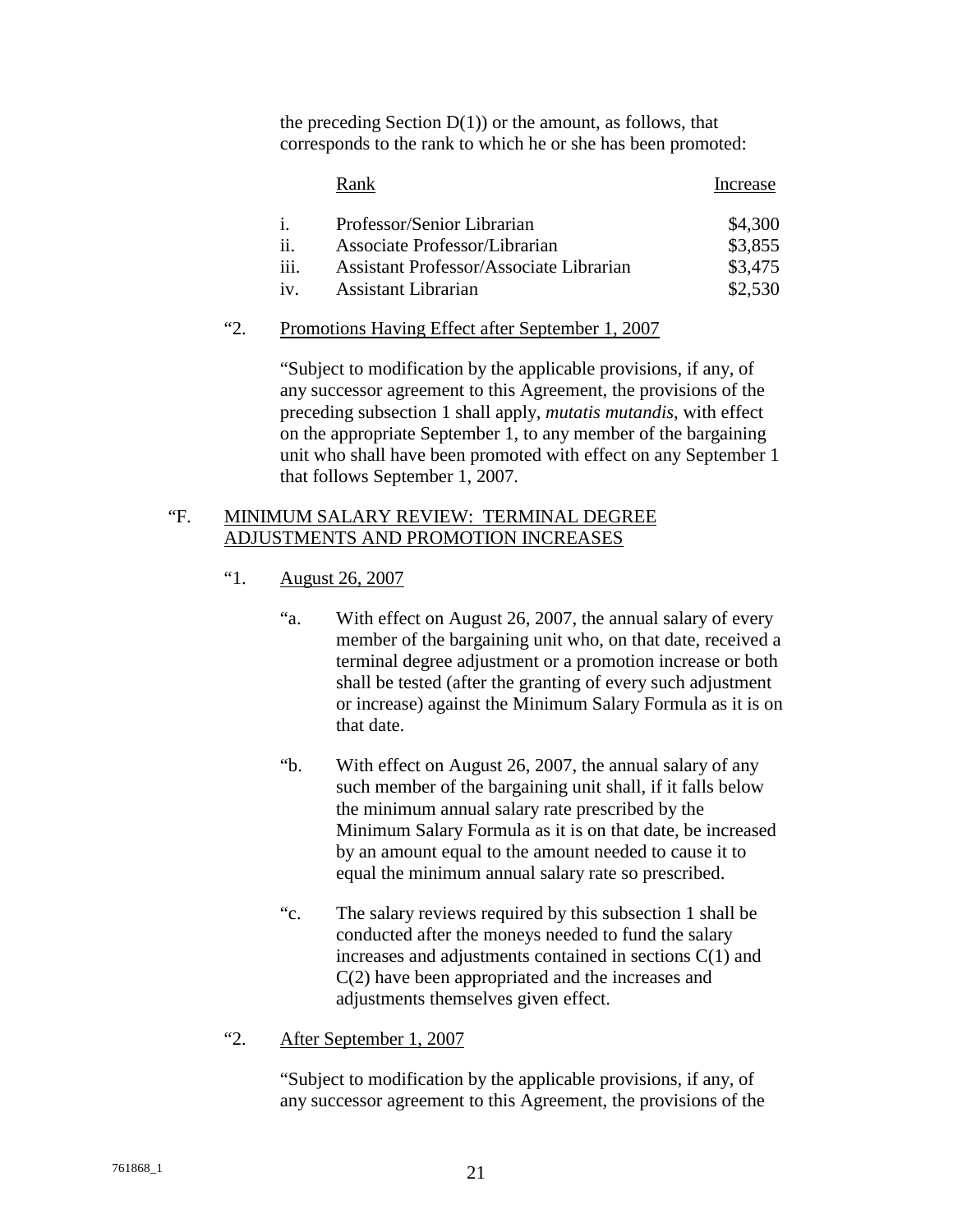preceding subsection 1 shall apply, *mutatis mutandis*, with effect on the appropriate September 1, to any member of the bargaining unit who shall have received a terminal degree adjustment or a promotion increase or both with effect on any September 1 that follows September 1, 2007."

xxxvii) Article XIII, §H: Subsection 3 is hereby amended so that it reads in its entirety as follows:

#### "3. Other Part-Time Faculty

- "a. Except as is provided in the preceding paragraphs 1 and 2 and in the following clauses (b) and (c), the rate of pay for all part-time members of the faculty employed as such shall, with effect on July 1, 2007, be \$4,142 for each three (3)-credit course.
- "b. At Framingham State College, the rate of pay for all part-time members of the faculty employed as such shall, with effect on July 1, 2007, be \$5,522 for each four (4)-credit course.
- "c. At Westfield State College, the hourly rate paid to members of the bargaining unit who teach music courses on an hourly basis shall be \$52.00 with effect on July 1, 2007."

xxxviii) Article XIII: Section L is hereby amended so that it reads in its entirety as follows:

## "L. REOPENER

"In the event that, during the term of this Agreement (but after August 27, 2007) a collective bargaining agreement is executed, submitted by either the Governor or the Secretary of Administration and Finance and funded by the Legislature, and in the event that said agreement involves nonpublic safety employees of the Commonwealth's Executive Branch, the Board of Higher Education, the Board of Trustees of the University of Massachusetts or the Trial Court of the Commonwealth, and in the event such agreement contains economic benefits that are greater than the economic benefits that are contained in this Agreement, the parties agree, at the request of either of them, to re-open this Agreement for further negotiations on those economic matters."

xxxix) Article XIII: Section M is hereby amended so that it reads in its entirety as follows:

## "M. HOLD HARMLESS

"If in connection with the making of any collective bargaining agreement that has effect for a one-year term commencing on July 1, 2007, and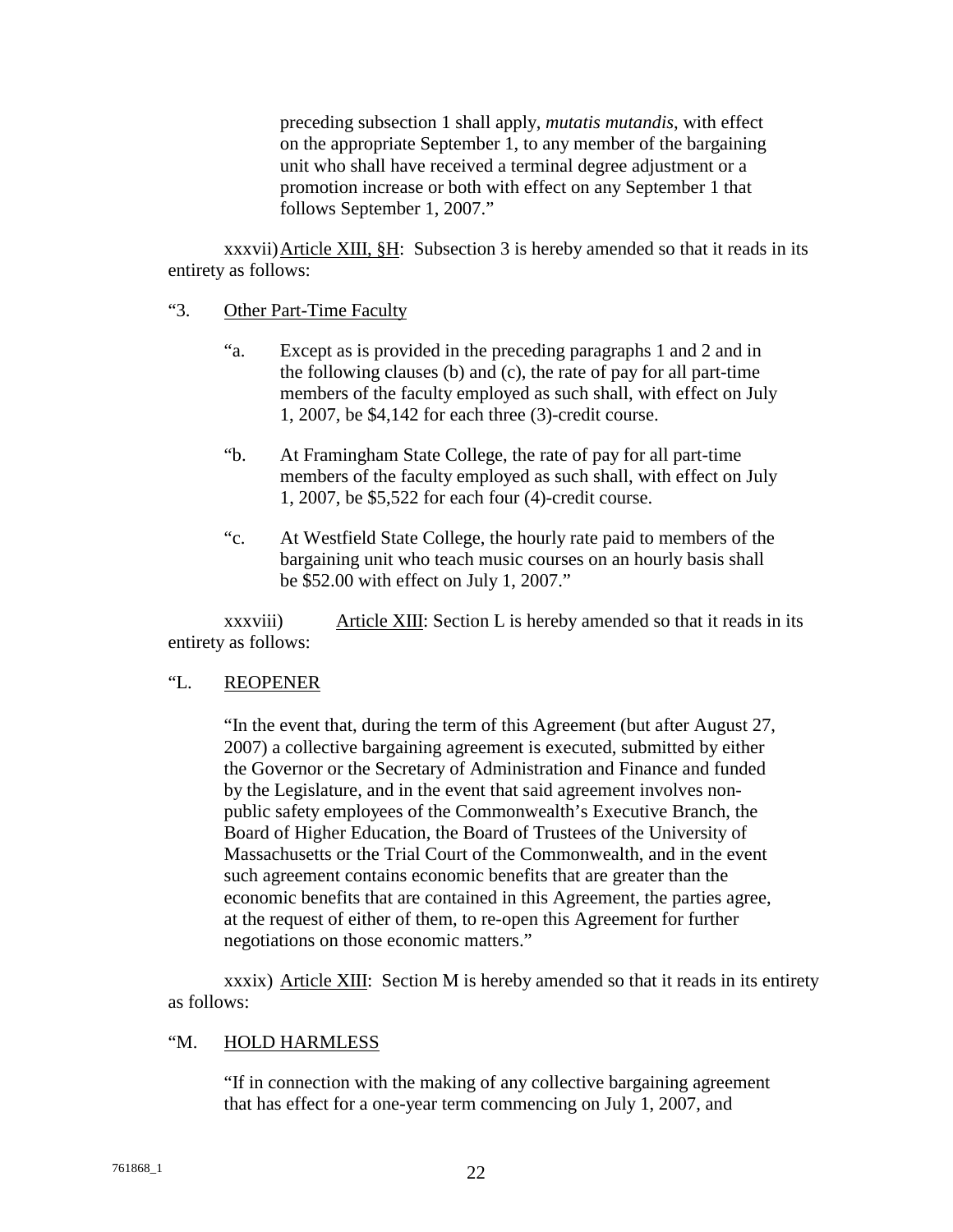ending on June 30, 2008, the Governor (acting by anyone having authority therein) approves for any bargaining unit that includes full-time faculty at the University of Massachusetts a settlement that requires an appropriation of moneys under Chapter 150E, §7, of the General Laws in excess of the moneys required to fund salary increases in the amount of or equivalent to 3.5% and in the further amount of or equivalent to 0.3%, then an amount corresponding to such excess on a pro-rata basis shall, on terms identical to those on which the same has been approved by the Governor for such bargaining unit at the University of Massachusetts, be made available pursuant to Chapter 150E, §7, to members of the bargaining unit to which this Agreement applies. Neither the Board of Higher Education nor any State College shall be obligated to expend any moneys (other than moneys appropriated to or for its benefit pursuant to Chapter 150E, §7) for the purpose of discharging the obligation recorded in this Section M."

xl) Article XIV: The first paragraph of section B is hereby amended so that it reads in its entirety as follows:

## "B. PROGRAMS OF PROFESSIONAL DEVELOPMENT

"No later than September 30, 2007, there shall be established at each College a Committee on Professional Development and Retraining, which shall be composed of three (3) unit members appointed by the Chapter President and two (2) persons appointed by the President of the College."

xli) Article XIV §G: Subsections 1, 2 and 3 are hereby amended so that they read in their entirety as follows:

## "G. SUPPORT FOR CONTINUING SCHOLARSHIP

"1. Funding

"With effect on September 1, 2007 (for the fiscal year ending on June 30, 2008), there shall be made available at each College a pool of moneys that shall be expended, in accordance with this Section G, for the support of continuing scholarship. The amount of the pool of moneys shall be calculated as follows:

- "a. there shall first be computed an amount equal to one percent (1%) of the value, aggregated for the nine State Colleges, of the AA unit payroll as that payroll is on May 31, 2007;
- "b. the amount computed under the preceding clause (a) shall be divided by the number equal to the number, aggregated for the nine State Colleges, of all full-time-equivalent members of the bargaining unit employed on May 31, 2007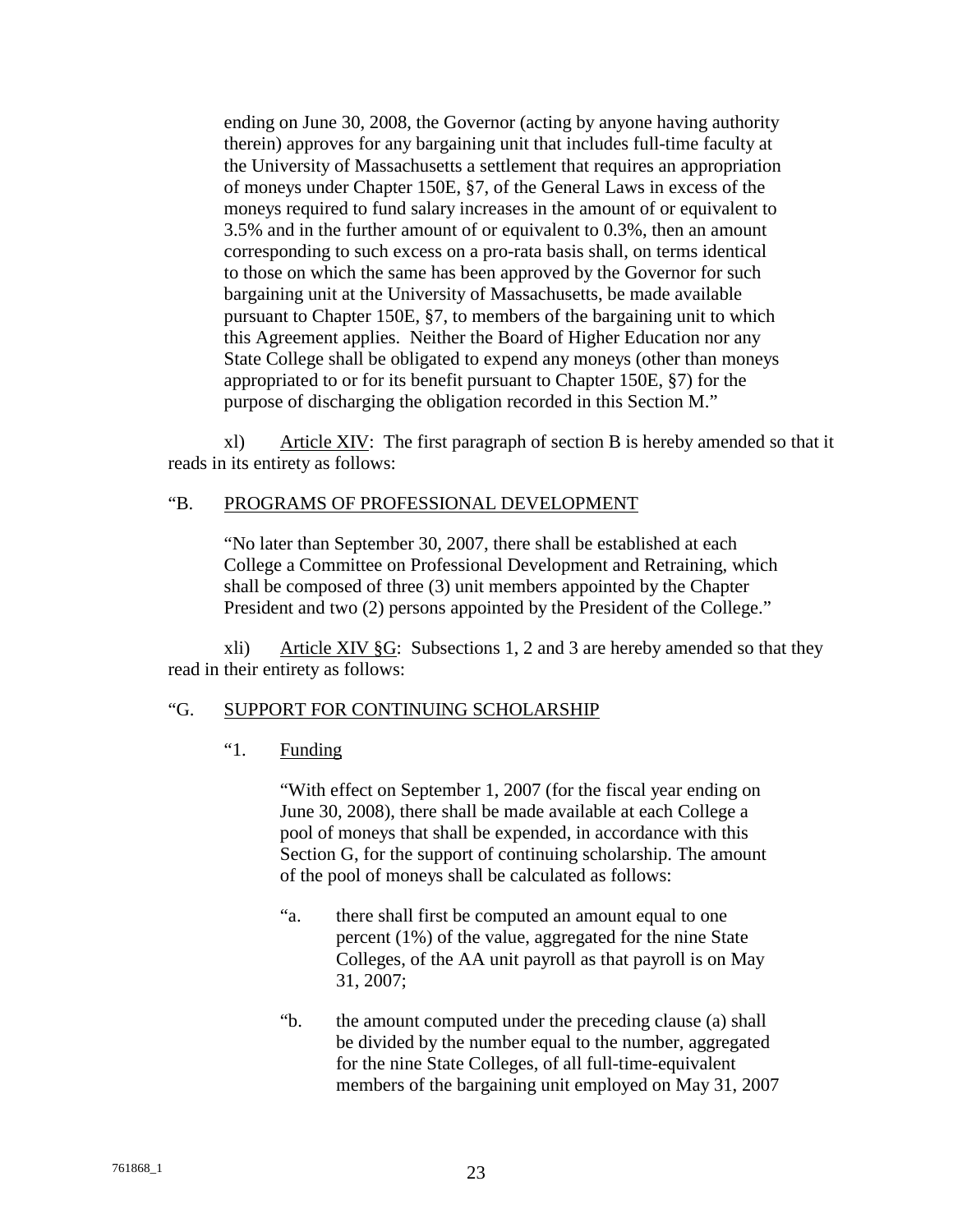(but including in that number only full-time and salaried part-time members of the bargaining unit); and

"c. the amount computed under the preceding clause (b) shall, for each College, be multiplied by the number equal to the number of full-time-equivalent members of the bargaining unit employed at the College on May 31, 2007 (but including in that number only full-time and salaried parttime members of the bargaining unit).

## "2. Source of Funding

"The moneys required under the preceding subsection 1 to fund support for continuing scholarship with effect on September 1, 2007, shall not be an incremental cost item for such purposes and shall be supplied from moneys otherwise lawfully available to be expended for such purpose at each College.

## "3. Continuing Scholarship

"For the purposes of this Section G, the phrase "continuing scholarship" shall have the meaning ascribed to it in Article VIII, Section  $A(1)(b)$  and Section  $A(3)(b)$ , and the moneys made available hereunder shall be applied solely for the support of such continuing scholarship."

xlii) Article XIV: Section G is hereby further amended so that the first paragraph of subsection 4 reads in its entirety as follows:

# "4. Allocation and Approval of Expenditures: Fund for Continuing **Scholarship**

"With effect on September 1, 2007, there shall be allocated (i) to each full-time member of the bargaining unit an amount equal to the amount calculated for such date pursuant to clause (b) of the preceding subsection 1 and (ii) to each salaried part-time member of the bargaining unit a proportionate share of an amount equal to the amount so calculated for such date. Each such member of the bargaining unit shall be entitled to expend the amount so allocated but may do so only subject to the following:"

xliii) Article XV,  $\S$ B: The first paragraph of section B is hereby amended by adding the following sentence to it at its end:

"For the purpose of determining a unit member's eligibility for a sabbatical leave, so many consecutive years (including consecutive semesters, if applicable) of service as a temporary full-time member of the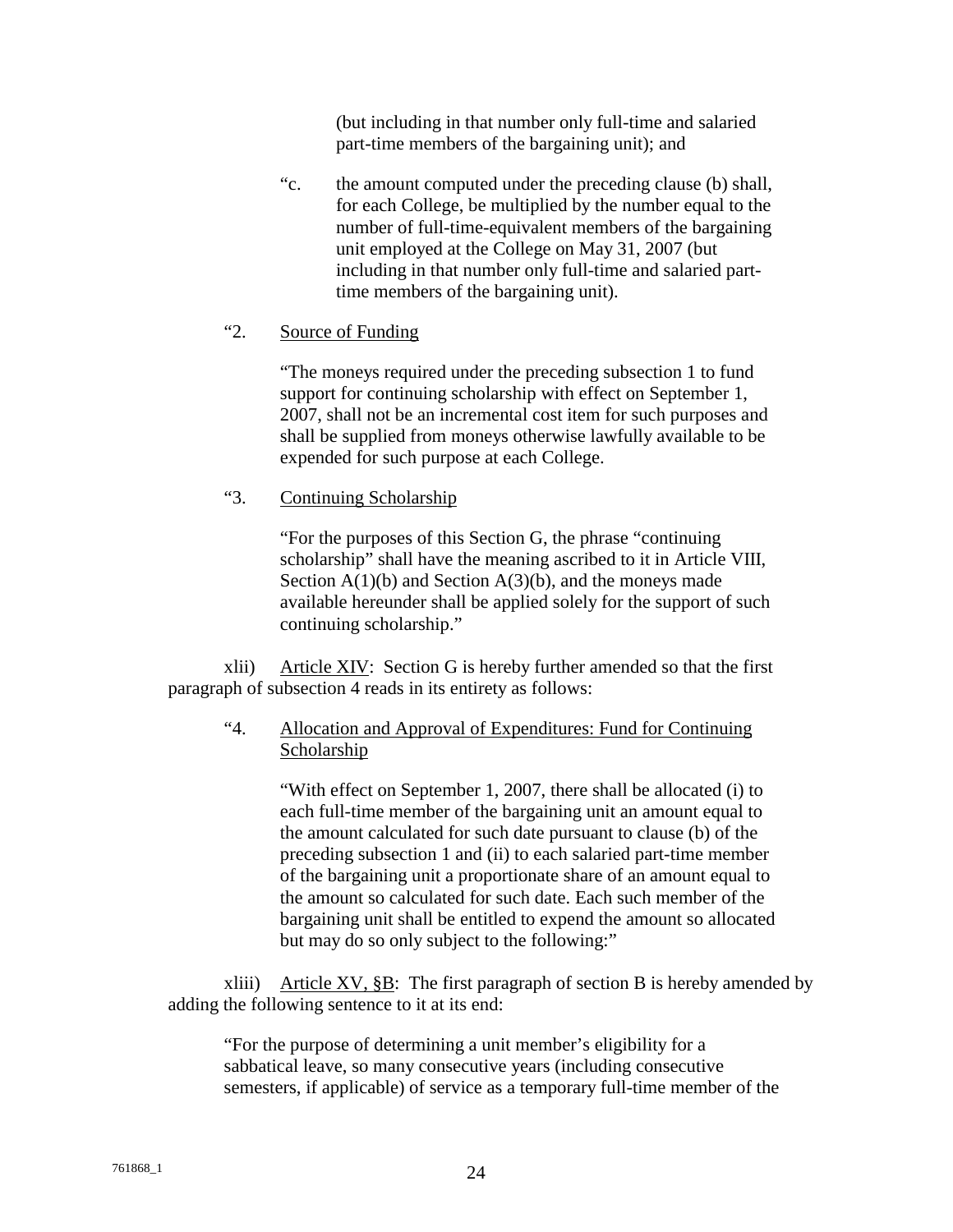bargaining unit as immediately precede a tenure-track appointment shall be counted."

xliv) Article XX: Section D is hereby amended by adding the following paragraph to it at its end:

"A librarian who holds an appointment at the rank of Assistant Librarian and who is awarded a terminal degree shall, upon the College's being given notice thereof and confirming the same, be granted, with effect on the ensuing September 1, a promotion to the rank of Associate Librarian without its being required that he or she be evaluated for such promotion pursuant to Article VIII; provided, however, that this paragraph shall be of application only if the entitlement to such promotion is made a term of such librarian's appointment as an Assistant Librarian."

xlv) Article XXI, §A: The first clause of the first sentence of the first paragraph is hereby amended so that it reads in its entirety as follows:

"This Agreement shall be in full force and effect from and after July 1, 2007."

xlvi) Article XXI, §A: The third and fourth paragraphs are hereby amended so that they read in their entirety as follows:

"This Agreement shall expire at midnight on June 30, 2008. Either party may at any time give notice to the other requiring the commencement of negotiations for a successor agreement. Negotiations for a successor agreement shall commence no later than February 4, 2008.

"If an agreement shall not have been reached by June 30, 2008, this Agreement shall continue in full force and effect until the fifth  $(5<sup>th</sup>)$  day following receipt of written notice given by either party to the other of its intention to terminate this Agreement. Notice to the Association shall be given to the President of the Association. Notice to the Board of Higher Education shall be given to the Chair of the Council of Presidents."

WHEREFORE the parties hereto hereunder set their signs and seals as of the 27th day of August, 2007.

## BOARD OF HIGHER EDUCATION MASSACHUSETTS TEACHERS

# ASSOCIATION

Education Association/NEA

By: By:

Chair, Board of Higher Massachusetts Teachers